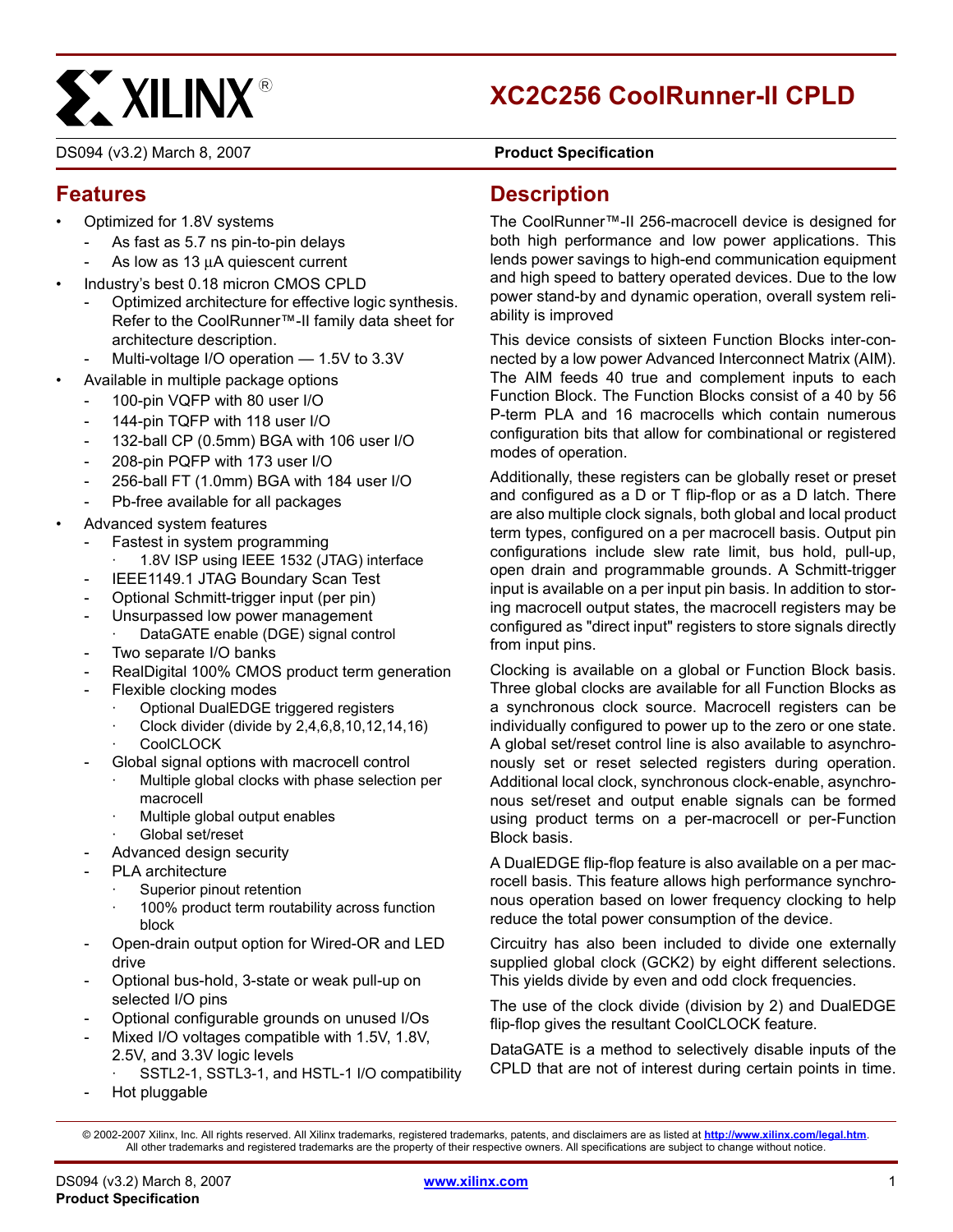By mapping a signal to the DataGATE function, lower power can be achieved due to reduction in signal switching.

Another feature that eases voltage translation is I/O banking. Two I/O banks are available on the CoolRunner-II 256 macrocell device that permit easy interfacing to 3.3V, 2.5V, 1.8V, and 1.5V devices.

The CoolRunner-II 256 macrocell CPLD is I/O compatible with various I/O standards (see Table 1). This device is also 1.5V I/O compatible with the use of Schmitt-trigger inputs.

#### **RealDigital Design Technology**

Xilinx CoolRunner-II CPLDs are fabricated on a 0.18 micron process technology which is derived from leading edge FPGA product development. CoolRunner-II CPLDs employ RealDigital, a design technique that makes use of CMOS technology in both the fabrication and design methodology. RealDigital design technology employs a cascade of CMOS gates to implement sum of products instead of traditional sense amplifier methodology. Due to this technology, Xilinx CoolRunner-II CPLDs achieve both high-performance and low power operation.

#### **Supported I/O Standards**

The CoolRunner-II 256 macrocell features LVCMOS, LVTTL, SSTL and HSTL I/O implementations. See Table 1 for I/O standard voltages. The LVTTL I/O standard is a general purpose EIA/JEDEC standard for 3.3V applications that use an LVTTL input buffer and Push-Pull output buffer. The LVCMOS standard is used in 3.3V, 2.5V, 1.8V applications. Both HSTL and SSTL I/O standards make use of a  $V_{RFF}$  pin for JEDEC compliance. CoolRunner-II CPLDs are also 1.5V I/O compatible with the use of Schmitt-trigger inputs

| <b>IOSTANDARD</b><br><b>Attribute</b> | Output<br>$\mathsf{v}_\mathsf{ccio}$ | Input<br>$\mathsf{v}_\mathsf{ccio}$ | Input<br>$V_{REF}$ | <b>Board</b><br><b>Termination</b><br>Voltage V <sub>TT</sub> |
|---------------------------------------|--------------------------------------|-------------------------------------|--------------------|---------------------------------------------------------------|
| <b>LVTTL</b>                          | 3.3                                  | 3.3                                 | N/A                | N/A                                                           |
| LVCMOS33                              | 3.3                                  | 3.3                                 | N/A                | N/A                                                           |
| LVCMOS25                              | 2.5                                  | 2.5                                 | N/A                | N/A                                                           |
| LVCMOS18                              | 1.8                                  | 1.8                                 | N/A                | N/A                                                           |
| LVCMOS15 $(2)$                        | 1.5                                  | 1.5                                 | N/A                | N/A                                                           |
| HSTL 1                                | 1.5                                  | 1.5                                 | 0.75               | 0.75                                                          |
| SSTL2 1                               | 2.5                                  | 2.5                                 | 1.25               | 1.25                                                          |
| SSTL3 1                               | 3.3                                  | 3.3                                 | 1.5                | 1.5                                                           |

(1)For information on Vref, see **[XAPP399](http://direct.xilinx.com/bvdocs/appnotes/xapp399.pdf)**.

(2) LVCMOS15 requires Schmitt-trigger inputs.



*Figure 1:* **I<sub>CC</sub>** vs Frequency

#### *Table 2:* **I<sub>CC</sub>** vs Frequency (LVCMOS 1.8V T<sub>A</sub> = 25°C)<sup>(1)</sup>

|                       | <b>Frequency (MHz)</b> |      |       |       |       |       |       |       |       |       |       |
|-----------------------|------------------------|------|-------|-------|-------|-------|-------|-------|-------|-------|-------|
|                       |                        | 30   | 50    | 70    | 100   | 120   | 150   | 170   | 190   | 220   | 240   |
| Typical $I_{CC}$ (mA) | 0.021                  | l.68 | 19.40 | 27.01 | 38.18 | 45.54 | 56.32 | 63.37 | 70.40 | 80.90 | 88.03 |

#### **Notes:**

1. 16-bit up/down, resettable binary counter (one counter per function block).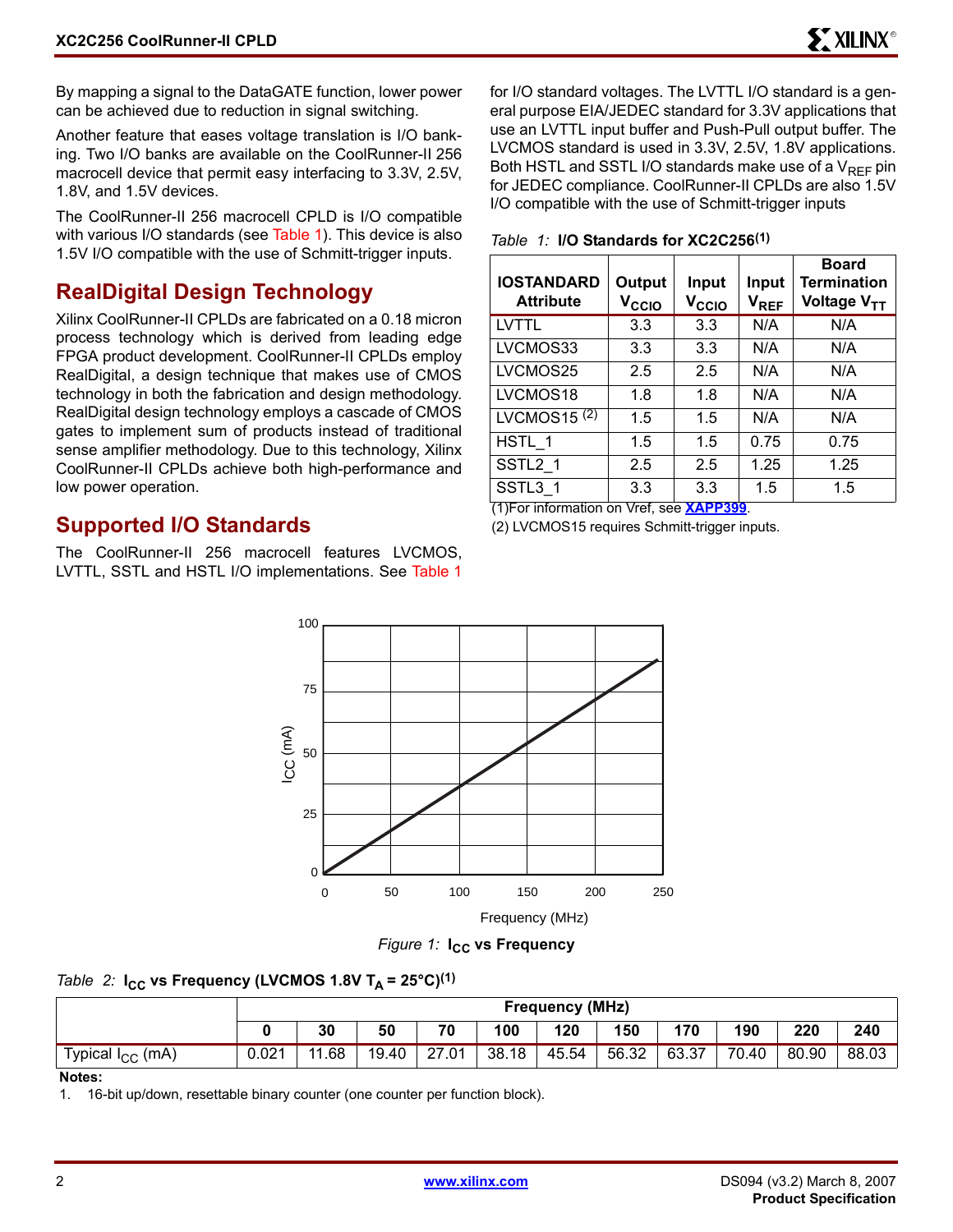#### **Absolute Maximum Ratings**

| Symbol                           | <b>Description</b>                | Value           | <b>Units</b> |
|----------------------------------|-----------------------------------|-----------------|--------------|
| $V_{\rm CC}$                     | Supply voltage relative to ground | $-0.5$ to 2.0   | v            |
| V <sub>CCIO</sub>                | Supply voltage for output drivers | $-0.5$ to 4.0   | V            |
| $V_{\text{JTAG}}^{(2)}$          | JTAG input voltage limits         | $-0.5$ to 4.0   | V            |
| V <sub>CCAUX</sub>               | JTAG input supply voltage         | $-0.5$ to 4.0   | V            |
| $V_{\text{IN}}^{(1)}$            | Input voltage relative to ground  | $-0.5$ to 4.0   | v            |
| $V_{TS}^{(1)}$                   | Voltage applied to 3-state output | $-0.5$ to 4.0   | V            |
| ${\mathsf T}_{\text{STG}}^{(3)}$ | Storage Temperature (ambient)     | $-65$ to $+150$ | $^{\circ}C$  |
| $T_{\rm J}$                      | Junction Temperature              | $+150$          | $^{\circ}C$  |

**Notes:** 

1. Maximum DC undershoot below GND must be limited to either 0.5V or 10 mA, whichever is easiest to achieve. During transitions, the device pins may undershoot to –2.0v or overshoot to +4.5V, provided this over or undershoot lasts less than 10 ns and with the forcing current being limited to 200 mA.

2. Valid over commercial temperature range.

3. For soldering guidelines and thermal considerations, see the **Device Packaging** information on the Xilinx website. For Pb free packages, see [XAPP427](http://direct.xilinx.com/bvdocs/appnotes/xapp427.pdf).

#### **Recommended Operating Conditions**

| Symbol             | <b>Parameter</b>                                                                                         |                                                                             | Min | Max | <b>Units</b> |
|--------------------|----------------------------------------------------------------------------------------------------------|-----------------------------------------------------------------------------|-----|-----|--------------|
| $V_{\rm CC}$       | Supply voltage for internal logic                                                                        | Commercial $T_A = 0^\circ C$ to +70 $^\circ C$                              | 1.7 | 1.9 | V            |
|                    | and input buffers                                                                                        | Industrial T <sub>A</sub> = $\overline{-40^{\circ}C}$ to +85 <sup>°</sup> C | 1.7 | 1.9 | $\vee$       |
| V <sub>CCIO</sub>  |                                                                                                          | Supply voltage for output drivers @ 3.3V operation                          |     |     | V            |
|                    | Supply voltage for output drivers @ 2.5V operation<br>Supply voltage for output drivers @ 1.8V operation |                                                                             |     | 2.7 | V            |
|                    |                                                                                                          |                                                                             |     | 1.9 | $\vee$       |
|                    | Supply voltage for output drivers @ 1.5V operation                                                       |                                                                             | 1.4 | 1.6 | V            |
| V <sub>CCAUX</sub> | JTAG programming                                                                                         |                                                                             | 1.7 | 3.6 | $\vee$       |

#### **DC Electrical Characteristics** (Over Recommended Operating Conditions)

| Symbol                  | <b>Parameter</b>               | <b>Test Conditions</b>                        | <b>Typical</b> | Max.   | <b>Units</b> |
|-------------------------|--------------------------------|-----------------------------------------------|----------------|--------|--------------|
| $I_{\text{CCSB}}$       | Standby current Commercial     | $\overline{V_{CC}}$ = 1.9V, $V_{CCIO}$ = 3.6V | 33             | 150    | μA           |
| $I_{\text{CCSB}}$       | Standby current Industrial     | $V_{CC}$ = 1.9V, $V_{CCIO}$ = 3.6V            | 54             | 300    | μA           |
| $I_{\rm CC}$            | Dynamic current                | $f = 1$ MHz                                   |                | 410    | μA           |
|                         |                                | $f = 50$ MHz                                  |                | 27     | mA           |
| $C_{JTAG}$              | JTAG input capacitance         | $f = 1$ MHz                                   |                | 10     | pF           |
| $C_{CLK}$               | Global clock input capacitance | $f = 1$ MHz                                   |                | 12     | pF           |
| $C_{10}$                | I/O capacitance                | $f = 1$ MHz                                   |                | 10     | pF           |
| $I_{IL}$ <sup>(2)</sup> | Input leakage current          | $V_{IN}$ = 0V or $V_{CCIO}$ to 3.9V           |                | $+/-1$ | μA           |
| $I_{\text{IH}}^{(2)}$   | I/O High-Z leakage             | $V_{IN}$ = 0V or $V_{CCIO}$ to 3.9V           |                | $+/-1$ | μA           |

**Notes:** 

1. 16-bit up/down, resettable binary counter (one counter per function block) tested at  $V_{CC} = V_{CCIO} = 1.9V$ <br>2. See Quality and Reliability section of the CoolRunner-II family data sheet

See Quality and Reliability section of the CoolRunner-II family data sheet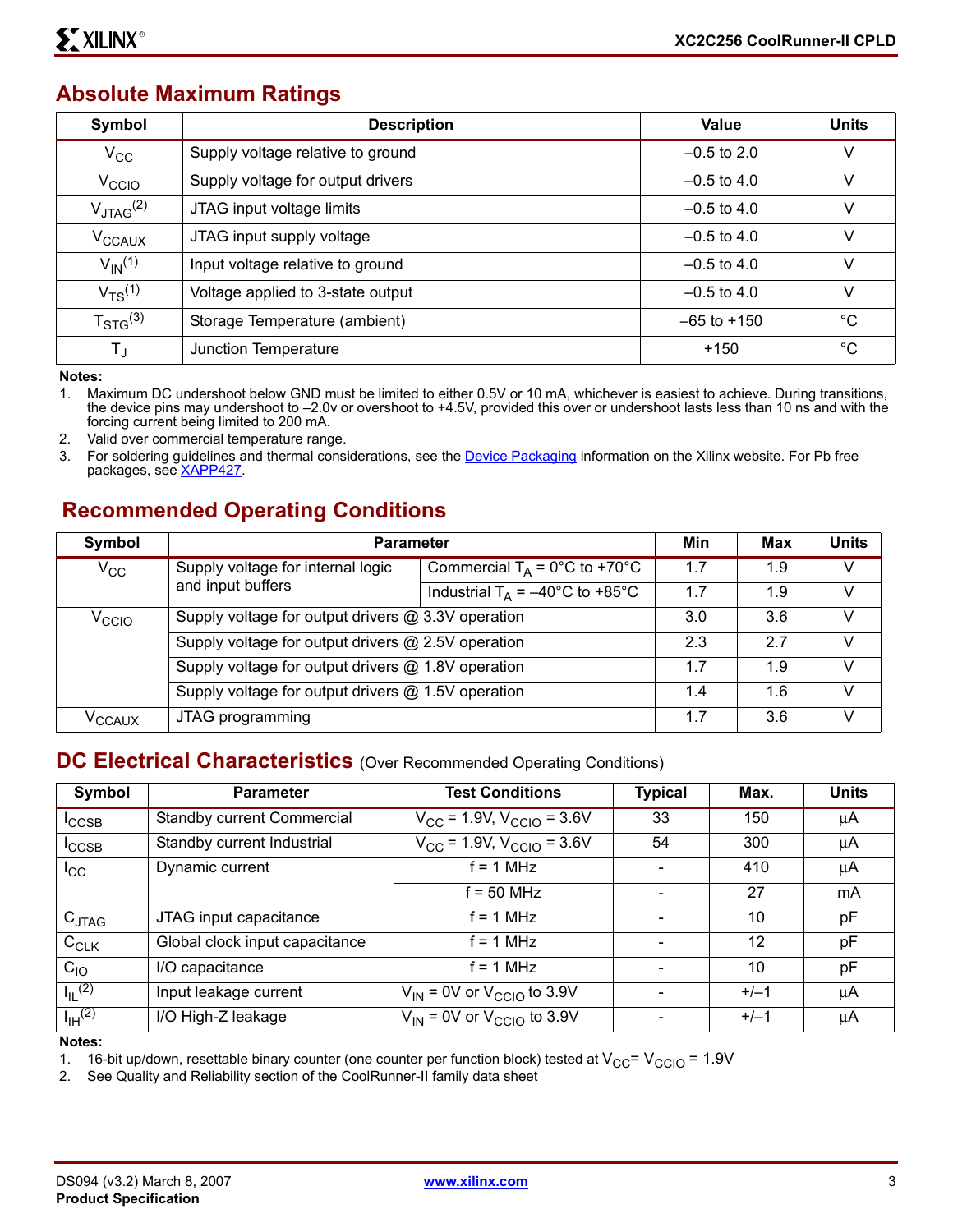#### **LVCMOS 3.3V and LVTTL 3.3V DC Voltage Specifications**

| Symbol                     | <b>Parameter</b>          | <b>Test Conditions</b>                                    | Min.                     | Max. | <b>Units</b> |
|----------------------------|---------------------------|-----------------------------------------------------------|--------------------------|------|--------------|
| V <sub>CCIO</sub>          | Input source voltage      |                                                           | 3.0                      | 3.6  | V            |
| $\mathsf{V}_{\mathsf{IH}}$ | High level input voltage  | $\qquad \qquad \blacksquare$                              | 2                        | 3.9  | V            |
| $V_{IL}$                   | Low level input voltage   |                                                           | $-0.3$                   | 0.8  | V            |
| $V_{OH}$                   | High level output voltage | $I_{OH} = -8$ mA, $V_{CClO} = 3V$                         | $V_{\text{CCIO}} - 0.4V$ |      | V            |
|                            |                           | $I_{OH} = -0.1$ mA, $V_{CClO} = 3V$                       | $V_{\text{CCIO}} - 0.2V$ |      | $\vee$       |
| V <sub>OL</sub>            | Low level output voltage  | $I_{\text{OI}} = 8 \text{ mA}$ , $V_{\text{CCIO}} = 3V$   |                          | 0.4  | V            |
|                            |                           | $I_{\text{OI}} = 0.1 \text{ mA}$ , $V_{\text{CCIO}} = 3V$ |                          | 0.2  | V            |

#### **LVCMOS 2.5V DC Voltage Specifications**

| Symbol            | <b>Parameter</b>          | <b>Test Conditions</b>                             | Min.                     | Max.                                | <b>Units</b> |
|-------------------|---------------------------|----------------------------------------------------|--------------------------|-------------------------------------|--------------|
| V <sub>CCIO</sub> | Input source voltage      |                                                    | 2.3                      | 2.7                                 | V            |
| $V_{\text{IH}}$   | High level input voltage  |                                                    | 1.7                      | $V_{\rm CClO}$ + 0.3 <sup>(1)</sup> | $\vee$       |
| $V_{IL}$          | Low level input voltage   |                                                    | $-0.3$                   | 0.7                                 | V            |
| $V_{OH}$          | High level output voltage | $I_{OH} = -8$ mA, $V_{CGIO} = 2.3V$                | $V_{\text{CCIO}} - 0.4V$ |                                     | V            |
|                   |                           | $I_{OH} = -0.1$ mA, $V_{CClO} = 2.3V$              | $V_{\text{CCIO}} - 0.2V$ |                                     | V            |
| $V_{OL}$          | Low level output voltage  | $I_{\text{OI}}$ = 8 mA, $V_{\text{CCIO}}$ = 2.3V   | $\overline{\phantom{a}}$ | 0.4                                 | V            |
|                   |                           | $I_{\text{OI}}$ = 0.1 mA, $V_{\text{CCIO}}$ = 2.3V | $\overline{\phantom{a}}$ | 0.2                                 | V            |

(1) The  $V_{\text{IH}}$  Max value represents the JEDEC specification for LVCMOS25. The CoolRunner-II input buffer can tolerate up to 3.9V without physical damage.

#### **LVCMOS 1.8V DC Voltage Specifications**

| Symbol            | <b>Parameter</b>          | <b>Test Conditions</b>                           | Min.                          | Max.                                | <b>Units</b> |
|-------------------|---------------------------|--------------------------------------------------|-------------------------------|-------------------------------------|--------------|
| V <sub>CCIO</sub> | Input source voltage      | $\overline{\phantom{a}}$                         | 1.7                           | 1.9                                 | V            |
| $V_{\text{IH}}$   | High level input voltage  | $\overline{\phantom{a}}$                         | $0.65 \times V_{\text{CCIO}}$ | $V_{\rm CClO}$ + 0.3 <sup>(1)</sup> | V            |
| $V_{IL}$          | Low level input voltage   |                                                  | $-0.3$                        | $0.35 \times V_{\text{CCIO}}$       | $\vee$       |
| $V_{OH}$          | High level output voltage | $I_{OH} = -8$ mA, $V_{CGIO} = 1.7V$              | $V_{\rm CClO}$ – 0.45         |                                     | V            |
|                   |                           | $I_{OH} = -0.1$ mA, $V_{CCIO} = 1.7V$            | $V_{\text{CCIO}} - 0.2$       |                                     | V            |
| $V_{OL}$          | Low level output voltage  | $I_{\text{OI}}$ = 8 mA, $V_{\text{CCIO}}$ = 1.7V |                               | 0.45                                | V            |
|                   |                           | $I_{OL}$ = 0.1 mA, $V_{CCIO}$ = 1.7V             | ۰                             | 0.2                                 | V            |

(1) The V<sub>IH</sub> Max value represents the JEDEC specification for LVCMOS18. The CoolRunner-II input buffer can tolerate up to 3.9V without physical damage.

#### **LVCMOS 1.5V DC Voltage Specifications(1)**

| Symbol            | <b>Parameter</b>                   | <b>Test Conditions</b>   | Min.                         | Max.                         | Units |
|-------------------|------------------------------------|--------------------------|------------------------------|------------------------------|-------|
| <sup>V</sup> CCIO | Input source voltage               |                          | 1.4                          |                              |       |
| $V_{T+}$          | Input hysteresis threshold voltage | $\sim$                   | $0.5 \times V_{\text{CCIO}}$ | $0.8 \times V_{\text{CCIO}}$ |       |
| $V_{T}$           |                                    | $\overline{\phantom{0}}$ | $0.2 \times V_{\text{CCIO}}$ | $0.5 \times V_{\text{CCIO}}$ |       |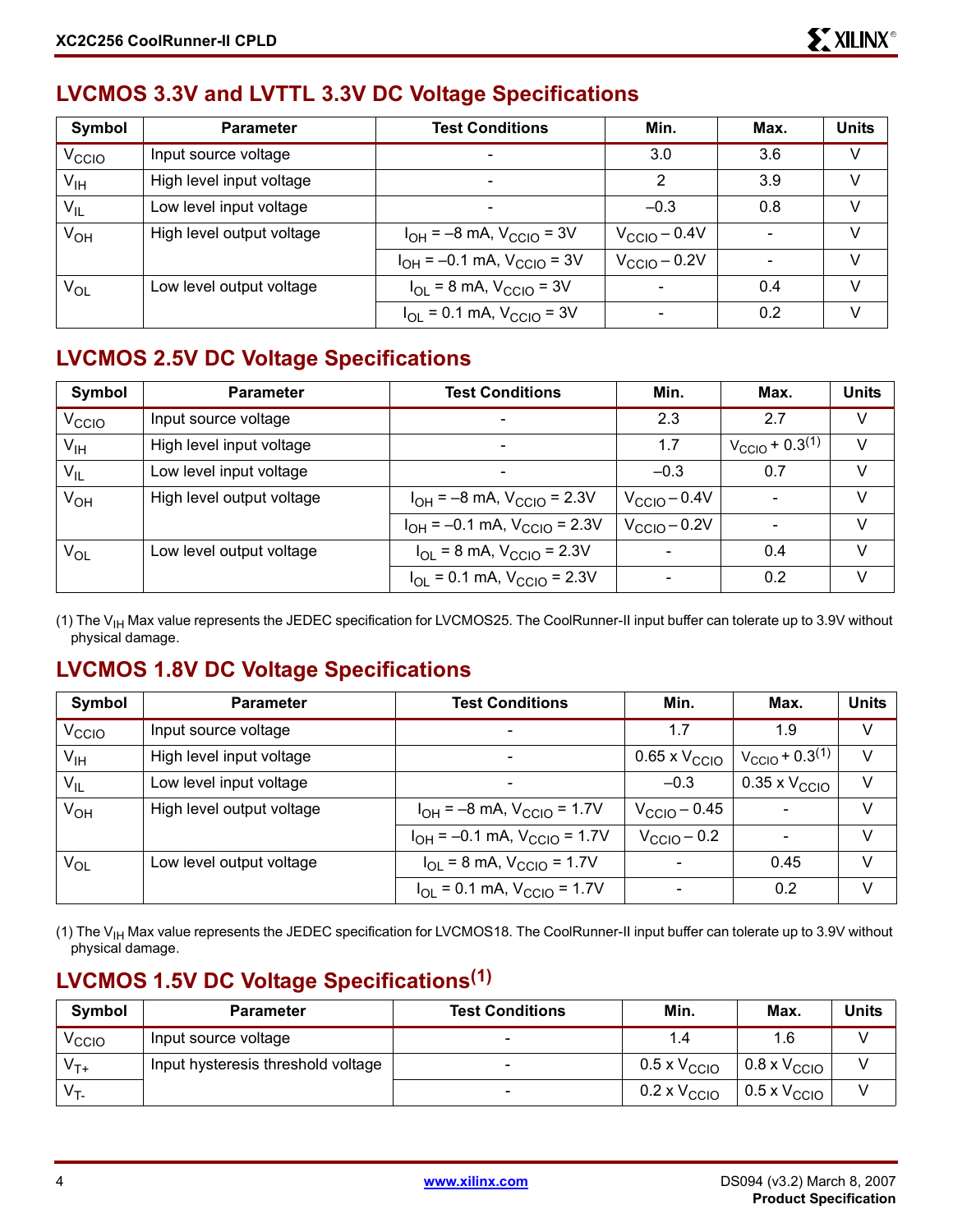| Symbol   | <b>Parameter</b>          | <b>Test Conditions</b>                | Min.                     | Max.                     | Units |
|----------|---------------------------|---------------------------------------|--------------------------|--------------------------|-------|
| $V_{OH}$ | High level output voltage | $I_{OH} = -8$ mA, $V_{CCIO} = 1.4V$   | $V_{\rm CCIO}$ – 0.45    | $\overline{\phantom{0}}$ |       |
|          |                           | $I_{OH}$ = -0.1 mA, $V_{CCIO}$ = 1.4V | $V_{\text{CCIO}} - 0.2$  |                          |       |
| $V_{OL}$ | Low level output voltage  | $I_{OL}$ = 8 mA, $V_{CCIO}$ = 1.4V    | $\overline{\phantom{a}}$ | 0.4                      |       |
|          |                           | $I_{OL}$ = 0.1 mA, $V_{CCIO}$ = 1.4V  | $\overline{\phantom{a}}$ | 0.2                      |       |

**Notes:** 

1. Hysteresis used on 1.5V inputs.

#### **Schmitt Trigger Input DC Voltage Specifications**

| <b>Symbol</b>     | <b>Parameter</b>                   | <b>Test Conditions</b> | Min.                         | Max.                         | <b>Units</b> |
|-------------------|------------------------------------|------------------------|------------------------------|------------------------------|--------------|
| V <sub>CCIO</sub> | Input source voltage               |                        | 1.4                          | 3.9                          |              |
| $V_{T+}$          | Input hysteresis threshold voltage |                        | $0.5$ x $\rm V_{\rm CClO}$   | $0.8 \times V_{\text{CCIO}}$ |              |
| $V_{T}$           |                                    | $\sim$                 | $0.2 \times V_{\text{CCIO}}$ | $0.5 \times V_{\text{CCIO}}$ |              |

#### **SSTL2-1 DC Voltage Specifications**

| Symbol                   | <b>Parameter</b>          | <b>Test Conditions</b>                           | Min.                     | <b>Typ</b> | Max.                     | <b>Units</b> |
|--------------------------|---------------------------|--------------------------------------------------|--------------------------|------------|--------------------------|--------------|
| V <sub>CCIO</sub>        | Input source voltage      | $\overline{\phantom{0}}$                         | 2.3                      | 2.5        | 2.7                      | $\vee$       |
| $V_{REF}$ <sup>(1)</sup> | Input reference voltage   | $\overline{\phantom{0}}$                         | 1.15                     | 1.25       | 1.35                     | V            |
| $V_{TT}$ <sup>(2)</sup>  | Termination voltage       | $\qquad \qquad \blacksquare$                     | $V_{RFF}$ – 0.04         | 1.25       | $V_{RFF}$ + 0.04         | V            |
| $V_{\text{IH}}$          | High level input voltage  | $\overline{\phantom{0}}$                         | $V_{RFF}$ + 0.18         |            | 3.9                      | V            |
| $V_{IL}$                 | Low level input voltage   | $\overline{\phantom{0}}$                         | $-0.3$                   |            | $V_{RFF}$ – 0.18         | $\vee$       |
| V <sub>OH</sub>          | High level output voltage | $I_{OH} = -8$ mA, $V_{CCIO} = 2.3V$              | $V_{\text{CCIO}} - 0.62$ |            | $\overline{\phantom{a}}$ | V            |
| $V_{OL}$                 | Low level output voltage  | $I_{\text{OI}}$ = 8 mA, $V_{\text{CCIO}}$ = 2.3V |                          |            | 0.54                     | V            |

#### **Notes:**

1. V<sub>REF</sub> should track the variations in V<sub>CCIO</sub>, also peak to peak AC noise on V<sub>REF</sub> may not exceed ± 2% V<sub>REF</sub>

2.  $\rm\,V_{TT}$  of transmitting device must track  $\rm\,V_{REF}$  of receiving devices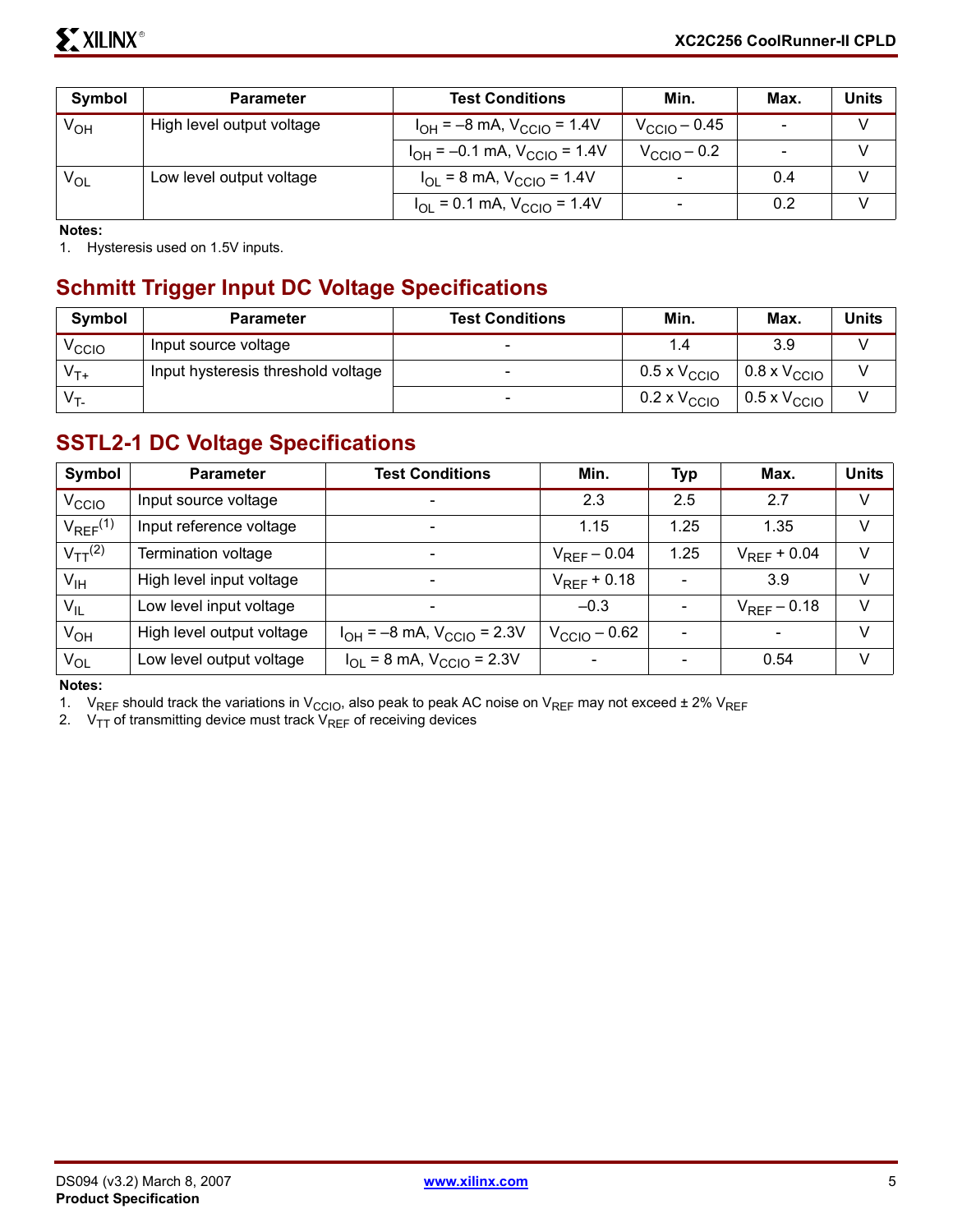#### **SSTL3-1 DC Voltage Specifications**

| Symbol                   | <b>Parameter</b>          | <b>Test Conditions</b>                                  | Min.                         | <b>Typ</b>                   | Max.                    | <b>Units</b> |
|--------------------------|---------------------------|---------------------------------------------------------|------------------------------|------------------------------|-------------------------|--------------|
| V <sub>CCIO</sub>        | Input source voltage      | $\overline{\phantom{0}}$                                | 3.0                          | 3.3                          | 3.6                     | V            |
| $V_{REF}$ <sup>(1)</sup> | Input reference voltage   | $\overline{\phantom{0}}$                                | 1.3                          | 1.5                          | 1.7                     | V            |
| $V_{TT}$ <sup>(2)</sup>  | Termination voltage       |                                                         | $V_{REF}$ – 0.05             | 1.5                          | $V_{RFF}$ + 0.05        | v            |
| $V_{\text{IH}}$          | High level input voltage  | $\overline{\phantom{0}}$                                | $V_{RFF}$ + 0.2              |                              | $V_{\text{CCIO}}$ + 0.3 | v            |
| $V_{IL}$                 | Low level input voltage   | $\overline{\phantom{0}}$                                | $-0.3$                       |                              | $V_{RFF}$ – 0.2         | V            |
| $V_{OH}$                 | High level output voltage | $I_{OH} = -8$ mA, $V_{CCIO} = 3V$                       | $V_{\text{CCIO}} - 1.1$      | $\qquad \qquad \blacksquare$ |                         | V            |
| $V_{OL}$                 | Low level output voltage  | $I_{\text{OI}} = 8 \text{ mA}$ , $V_{\text{CCIO}} = 3V$ | $\qquad \qquad \blacksquare$ | $\overline{\phantom{0}}$     | 0.7                     | v            |

#### **Notes:**

1. V<sub>REF</sub> should track the variations in V<sub>CCIO</sub>, also peak to peak AC noise on V<sub>REF</sub> may not exceed  $\pm 2\%$  V<sub>REF</sub>

2.  $V_{TT}$  of transmitting device must track  $V_{REF}$  of receiving devices

#### **HSTL1 DC Voltage Specifications**

| Symbol                   | <b>Parameter</b>          | <b>Test Conditions</b>              | Min.            | <b>Typ</b>           | Max.                     | <b>Units</b> |
|--------------------------|---------------------------|-------------------------------------|-----------------|----------------------|--------------------------|--------------|
| V <sub>CCIO</sub>        | Input source voltage      |                                     | 1.4             | 1.5                  | 1.6                      | V            |
| $V_{REF}$ <sup>(1)</sup> | Input reference voltage   |                                     | 0.68            | 0.75                 | 0.90                     | V            |
| $V_{TT}$ <sup>(2)</sup>  | Termination voltage       |                                     |                 | $V_{\rm CClO}$ x 0.5 | $\overline{\phantom{0}}$ | V            |
| $V_{\text{IH}}$          | High level input voltage  |                                     | $V_{RFF}$ + 0.1 |                      | 1.9                      | V            |
| $V_{IL}$                 | Low level input voltage   |                                     | $-0.3$          |                      | $V_{REF}$ – 0.1          | $\vee$       |
| $V_{OH}$                 | High level output voltage | $I_{OH} = -8$ mA, $V_{CCIO} = 1.7V$ | $VCClO - 0.4$   |                      | $\sim$                   | V            |
| $V_{OL}$                 | Low level output voltage  | $I_{OL}$ = 8 mA, $V_{CCIO}$ = 1.7V  |                 |                      | 0.4                      | V            |

#### **Notes:**

1. V<sub>REF</sub> should track the variations in V<sub>CCIO</sub>, also peak-to-peak AC noise on V<sub>REF</sub> may not exceed  $\pm 2\%$  V<sub>REF</sub>

2.  $V_{TT}$  of transmitting device must track  $V_{REF}$  of receiving devices

#### **AC Electrical Characteristics Over Recommended Operating Conditions**

|                                       |                                               |                          | -6                       | $-7$                     |                          |              |
|---------------------------------------|-----------------------------------------------|--------------------------|--------------------------|--------------------------|--------------------------|--------------|
| Symbol                                | <b>Parameter</b>                              | Min.                     | Max.                     | Min.                     | Max.                     | <b>Units</b> |
| T <sub>PD1</sub>                      | Propagation delay single p-term               |                          | 5.7                      | -                        | 6.7                      | ns           |
| T <sub>PD2</sub>                      | Propagation delay OR array                    | $\overline{\phantom{a}}$ | 6.0                      | $\overline{\phantom{a}}$ | 7.5                      | ns           |
| $T_{\scriptstyle\text{SUD}}$          | Direct input register clock setup time        | 2.6                      | $\overline{\phantom{a}}$ | 3.0                      | $\blacksquare$           | ns           |
| $\mathsf{T}_{\mathsf{S}\mathsf{U} 1}$ | Setup time (single p-term)                    | 2.4                      | $\overline{\phantom{0}}$ | 2.8                      |                          | ns           |
| $\mathsf{T}_{\textsf{SU2}}$           | Setup time (OR array)                         | 2.7                      |                          | 3.3                      | $\overline{\phantom{a}}$ | ns           |
| T <sub>HD</sub>                       | Direct input register hold time               | $\mathbf 0$              | $\overline{\phantom{0}}$ | $\mathbf{0}$             | ٠                        | ns           |
| Tн                                    | P-term hold time                              | 0                        | $\overline{\phantom{0}}$ | $\mathbf{0}$             | $\overline{\phantom{0}}$ | ns           |
| $T_{CO}$                              | Clock to output                               |                          | 4.5                      | $\overline{\phantom{a}}$ | 6.0                      | ns           |
| $F_{TOGGLE}$ <sup>(1)</sup>           | Internal toggle rate                          | $\overline{\phantom{a}}$ | 450                      | $\overline{\phantom{a}}$ | 300                      | <b>MHz</b>   |
| F <sub>SYSTEM1</sub> <sup>(2)</sup>   | Maximum system frequency                      | $\overline{\phantom{a}}$ | 256                      | $\overline{\phantom{a}}$ | 152                      | <b>MHz</b>   |
| $F_{\text{SYSTEM2}}^{(2)}$            | Maximum system frequency                      | $\overline{\phantom{a}}$ | 238                      | $\overline{\phantom{a}}$ | 141                      | <b>MHz</b>   |
| $F_{EXT1}^{(3)}$                      | Maximum external frequency                    | $\overline{\phantom{a}}$ | 145                      | $\overline{\phantom{a}}$ | 114                      | <b>MHz</b>   |
| $F_{EXT2}^{(3)}$                      | Maximum external frequency                    |                          | 139                      | ٠                        | 108                      | <b>MHz</b>   |
| T <sub>PSUD</sub>                     | Direct input register p-term clock setup time | 1.3                      |                          | 1.7                      |                          | ns           |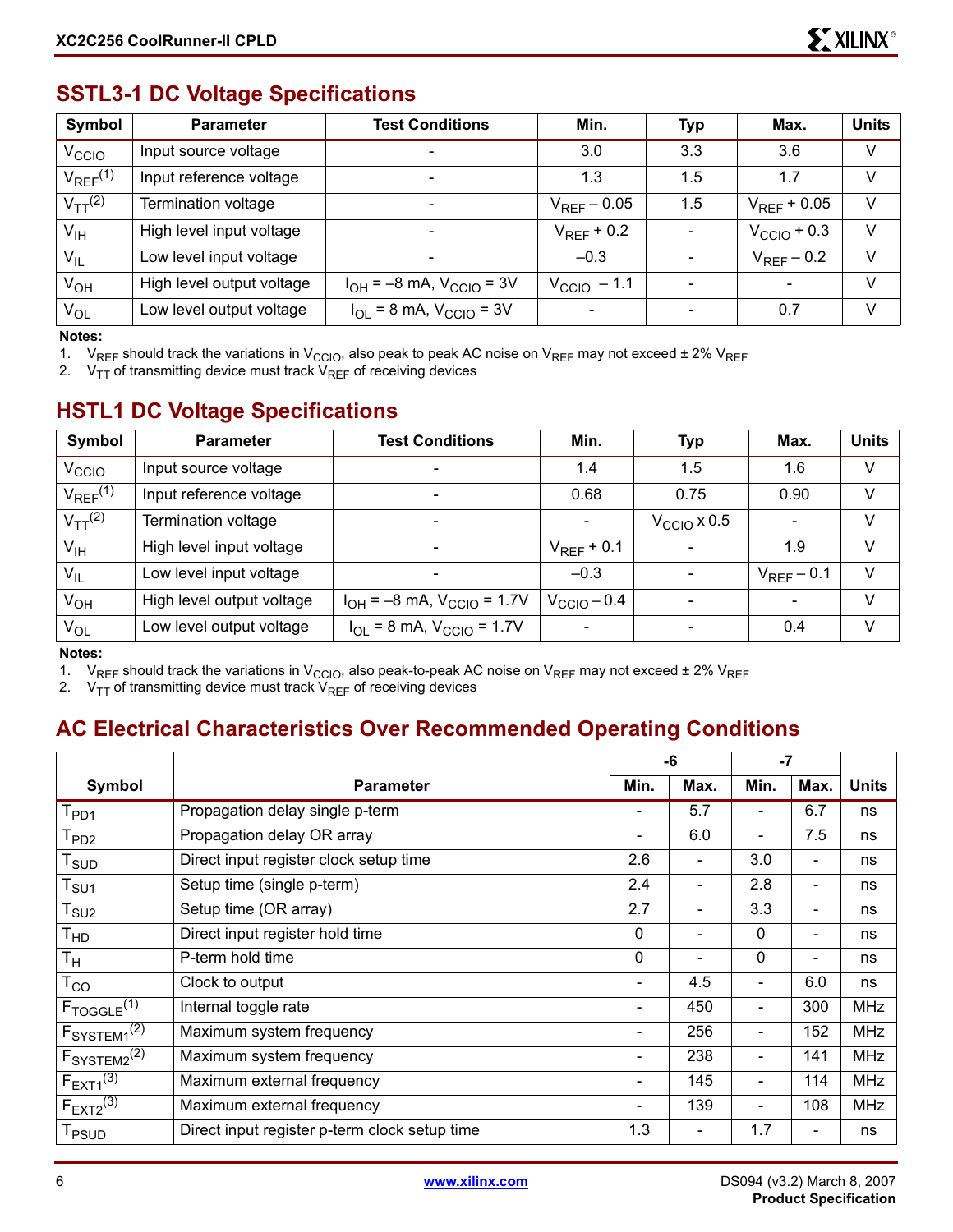|                                    |                                                     |                | $-6$           |                          |                          |              |
|------------------------------------|-----------------------------------------------------|----------------|----------------|--------------------------|--------------------------|--------------|
| Symbol                             | <b>Parameter</b>                                    | Min.           | Max.           | Min.                     | Max.                     | <b>Units</b> |
| T <sub>PSU1</sub>                  | P-term clock setup time (single p-term)             | 1.2            | $\overline{a}$ | 1.5                      | L.                       | ns           |
| $T_{PSU2}$                         | P-term clock setup time (OR array)                  | 1.5            | $\blacksquare$ | 2.0                      | $\overline{a}$           | ns           |
| T <sub>PHD</sub>                   | Direct input register p-term clock hold time        | 1.1            | $\blacksquare$ | 1.2                      | $\overline{a}$           | ns           |
| $\mathsf{T}_{\mathsf{PH}}$         | P-term clock hold                                   | 1.0            | $\blacksquare$ | 1.0                      | ÷.                       | ns           |
| <b>T<sub>PCO</sub></b>             | P-term clock to output                              |                | 6.5            | $\overline{\phantom{0}}$ | 7.3                      | ns           |
| T <sub>OE</sub> /T <sub>OD</sub>   | Global OE to output enable/disable                  | $\blacksquare$ | 5.6            | $\overline{a}$           | 7.0                      | ns           |
| T <sub>POE</sub> /T <sub>POD</sub> | P-term OE to output enable/disable                  | $\blacksquare$ | 7.3            | $\overline{a}$           | 8.0                      | ns           |
| $T_{\text{MOE}}/T_{\text{MOD}}$    | Macrocell driven OE to output enable/disable        | L,             | 7.4            | $\overline{a}$           | 9.9                      | ns           |
| $\mathsf{T}_{\mathsf{PAO}}$        | P-term set/reset to output valid                    | $\blacksquare$ | 7.5            | $\overline{a}$           | 8.1                      | ns           |
| $\mathsf{T}_{\mathsf{AO}}$         | Global set/reset to output valid                    | $\overline{a}$ | 5.7            | $\overline{a}$           | 7.6                      | ns           |
| <b>T</b> <sub>SUEC</sub>           | Register clock enable setup time                    | 2.8            | $\blacksquare$ | 3.1                      | $\overline{\phantom{0}}$ | ns           |
| $T_{HEC}$                          | Register clock enable hold time                     | $\mathbf{0}$   | $\blacksquare$ | $\mathbf 0$              | $\blacksquare$           | ns           |
| $T_{\text{CW}}$                    | Global clock pulse width High or Low                | 1.1            | $\overline{a}$ | 1.6                      | $\overline{a}$           | ns           |
| $T_{PCW}$                          | P-term pulse width High or Low                      | 6.0            | $\blacksquare$ | 7.5                      | $\overline{\phantom{0}}$ | ns           |
| T <sub>APRPW</sub>                 | Asynchronous preset/reset pulse width (High or Low) | 6.0            | $\blacksquare$ | 7.5                      | $\blacksquare$           | ns           |
| T <sub>DGSU</sub>                  | Set-up before DataGATE latch assertion              | $\Omega$       | $\blacksquare$ | $\mathbf 0$              | $\blacksquare$           | ns           |
| $T_{\mathsf{DGH}}$                 | Hold to DataGATE latch assertion                    | 4.0            | $\blacksquare$ | 6.0                      | $\overline{a}$           | ns           |
| $T_{DGR}$                          | DataGATE recovery to new data                       |                | 8.2            | $\overline{a}$           | 9.0                      | ns           |
| <b>T</b> <sub>DGW</sub>            | DataGATE low pulse width                            | 2.5            | $\blacksquare$ | 3.5                      | $\blacksquare$           | ns           |
| <b>TCDRSU</b>                      | CDRST setup time before falling edge GCLK2          | 1.6            | $\blacksquare$ | 2.0                      | $\blacksquare$           | ns           |
| <b>TCDRH</b>                       | Hold time CDRST after falling edge GCLK2            | $\mathbf 0$    |                | $\mathbf 0$              |                          | ns           |
| $T_{CONFIG}^{(4)}$                 | Configuration time                                  |                | 150            | $\blacksquare$           | 150                      | $\mu$ s      |

**Notes:** 

1. F<sub>TOGGLE</sub> is the maximum clock frequency to which a T-Flip Flop can reliably toggle (see the CoolRunner-II family data sheet for more<br>information).

2. F<sub>SYSTEM1</sub> (1/T<sub>CYCLE</sub>) is the internal operating frequency for a device fully populated with one 16-bit counter through one p-term per macrocell while  $F_{\text{SYSTEM2}}$  is through the OR array.

3. F<sub>EXT1</sub> (1/T<sub>SU1</sub>+T<sub>CO</sub>) is the maximum external frequency using one p-term while F<sub>EXT2</sub> is through the OR array.

4. Typical configuration current during  $T_{\text{CONFIG}}$  is approximately 7.7 mA.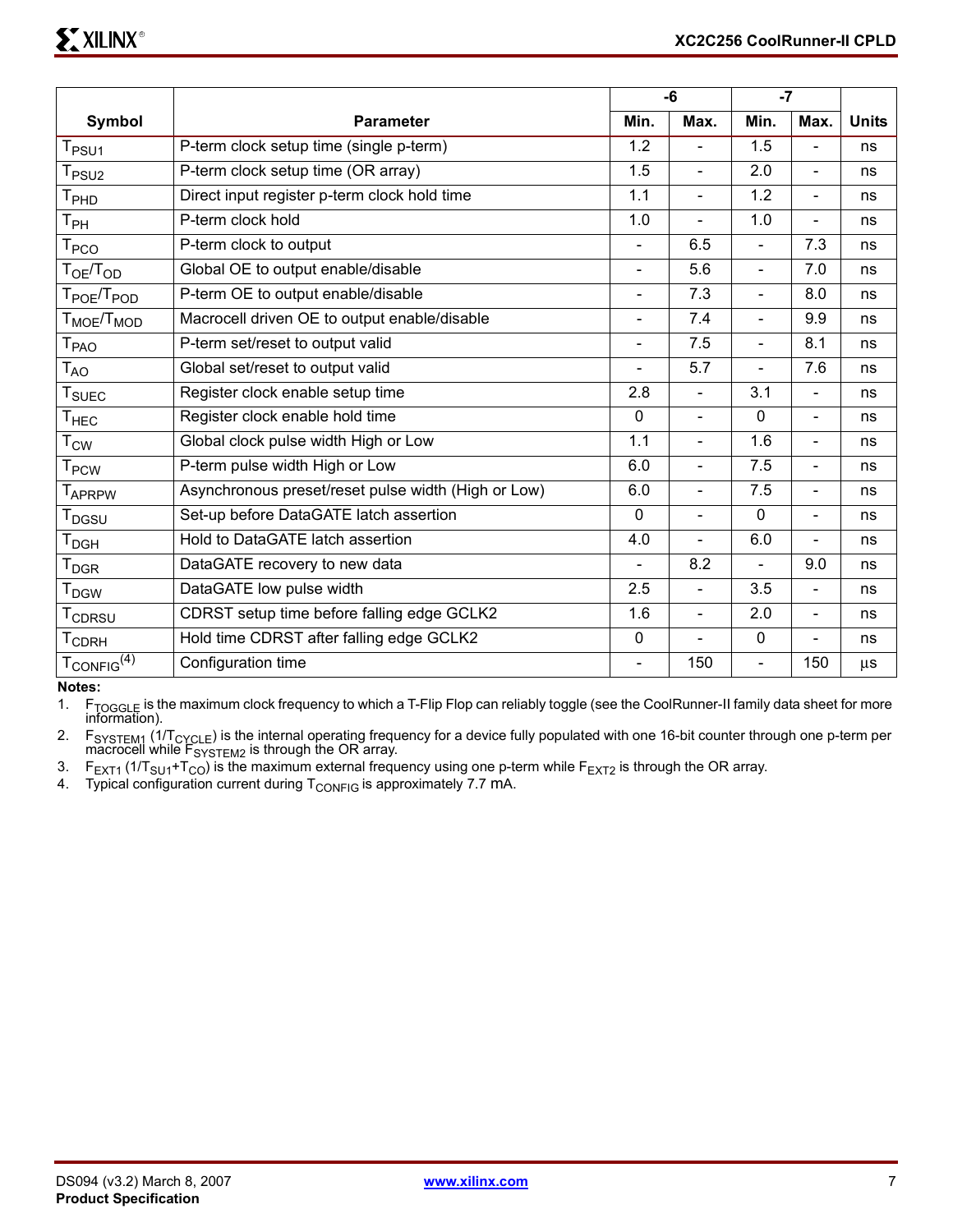#### ( **Internal Timing Parameters**

|                               |                                          | -6                       |             | $-7$                     |                |              |
|-------------------------------|------------------------------------------|--------------------------|-------------|--------------------------|----------------|--------------|
| <b>Symbol</b>                 | Parameter <sup>(2)</sup>                 | Min.                     | Max.        | Min.                     | Max.           | <b>Units</b> |
| <b>Buffer Delays</b>          |                                          |                          |             |                          |                |              |
| $T_{IN}$                      | Input buffer delay                       | $\blacksquare$           | 2.4         | $\blacksquare$           | 2.6            | ns           |
| <b>T</b> <sub>DIN</sub>       | Direct data register input delay         | $\overline{\phantom{a}}$ | 3.1         | $\blacksquare$           | 3.9            | ns           |
| $T_{GCK}$                     | Global Clock buffer delay                |                          | 1.8         | $\blacksquare$           | 2.7            | ns           |
| $T_{\mathsf{GSR}}$            | Global set/reset buffer delay            | $\overline{\phantom{a}}$ | 2.0         | $\blacksquare$           | 3.5            | ns           |
| $T_{\hbox{\scriptsize GTS}}$  | Global 3-state buffer delay              |                          | 2.1         |                          | 3.0            | ns           |
| $T_{\text{OUT}}$              | Output buffer delay                      | $\blacksquare$           | 2.3         | $\blacksquare$           | 2.6            | ns           |
| $T_{EN}$                      | Output buffer enable/disable delay       | $\blacksquare$           | 3.5         | $\blacksquare$           | 4.0            | ns           |
| <b>P-term Delays</b>          |                                          |                          |             |                          |                |              |
| $T_{\rm CT}$                  | Control term delay                       | $\blacksquare$           | 1.1         | $\blacksquare$           | 1.4            | ns           |
| $T_{LOGI1}$                   | Single P-term delay adder                |                          | 0.5         |                          | 1.1            | ns           |
| $T_{LOGI2}$                   | Multiple P-term delay adder              | $\blacksquare$           | 0.3         | $\blacksquare$           | 0.5            | ns           |
| <b>Macrocell Delay</b>        |                                          |                          |             |                          |                |              |
| $T_{PDI}$                     | Input to output valid                    | $\blacksquare$           | 0.5         | $\overline{\phantom{a}}$ | 0.7            | ns           |
| $T_{\textrm{SUI}}$            | Setup before clock                       | 1.3                      |             | 1.8                      | $\blacksquare$ | ns           |
| $T_{\rm HI}$                  | Hold after clock                         | 0                        | Ξ.          | $\mathbf 0$              | $\blacksquare$ | ns           |
| $T_{\scriptstyle\rm ECSU}$    | Enable clock setup time                  | 0.8                      |             | 1.8                      | $\blacksquare$ | ns           |
| T <sub>ECHO</sub>             | Enable clock hold time                   | 0                        |             | 0                        | $\blacksquare$ | ns           |
| $T_{COI}$                     | Clock to output valid                    | $\blacksquare$           | 0.4         | $\blacksquare$           | 0.7            | ns           |
| $T_{AOI}$                     | Set/reset to output valid                | $\blacksquare$           | 1.4         | $\blacksquare$           | 1.5            | ns           |
| $T_{\mathsf{CDBL}}$           | Clock doubler delay                      | $\blacksquare$           | $\mathbf 0$ | $\blacksquare$           | $\mathbf 0$    | ns           |
| <b>Feedback Delays</b>        |                                          |                          |             |                          |                |              |
| $T_F$                         | Feedback delay                           | $\overline{\phantom{a}}$ | 1.7         | $\blacksquare$           | 3.0            | ns           |
| T <sub>OEM</sub>              | Macrocell to global OE delay             |                          | 1.7         | $\blacksquare$           | 2.5            | ns           |
|                               | I/O Standard Time Adder Delays 1.5V CMOS |                          |             |                          |                |              |
| T <sub>HYS15</sub>            | Hysteresis input adder                   | $\blacksquare$           | 3.0         | $\blacksquare$           | 4.0            | ns           |
| $T_{\text{OUT15}}$            | Output adder                             |                          | 0.8         |                          | 1.0            | ns           |
| T <sub>SLEW15</sub>           | Output slew rate adder                   |                          | 4.0         | $\blacksquare$           | 5.0            | ns           |
|                               | I/O Standard Time Adder Delays 1.8V CMOS |                          |             |                          |                |              |
| $T_{HYS18}$                   | Hysteresis input adder                   | $\blacksquare$           | 2.0         | $\overline{\phantom{a}}$ | 3.0            | ns           |
| $\mathsf{T}_{\mathsf{OUT18}}$ | Output adder                             | $\blacksquare$           | 0           | $\blacksquare$           | 0              | ns           |
| <b>T</b> <sub>SLEW</sub>      | Output slew rate adder                   | ۰.                       | 2.0         | $\overline{\phantom{a}}$ | 4.0            | ns           |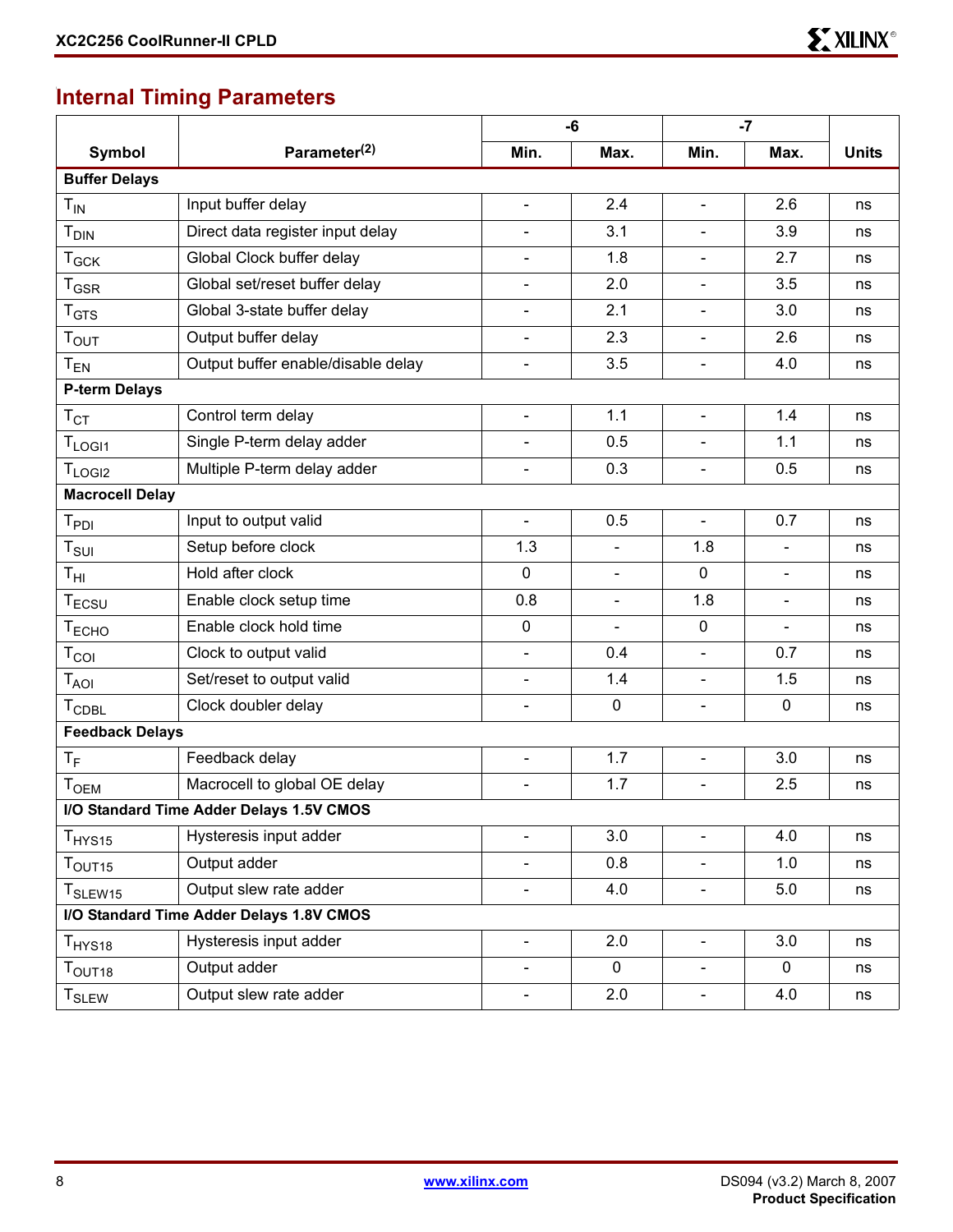#### **Internal Timing Parameters** *(Continued)*

|                     |                                                                                                            |                          | -6       |                          | $-7$     |              |
|---------------------|------------------------------------------------------------------------------------------------------------|--------------------------|----------|--------------------------|----------|--------------|
| Symbol              | Parameter <sup>(2)</sup>                                                                                   | Min.                     | Max.     | Min.                     | Max.     | <b>Units</b> |
|                     | I/O Standard Time Adder Delays 2.5V CMOS                                                                   |                          |          |                          |          |              |
| T <sub>IN25</sub>   | Standard input adder                                                                                       |                          | 0.6      | $\blacksquare$           | 0.7      | ns           |
| T <sub>HYS25</sub>  | Hysteresis input adder                                                                                     |                          | 1.5      |                          | 3.0      | ns           |
| T <sub>OUT25</sub>  | Output adder                                                                                               |                          | 0.8      | $\overline{\phantom{a}}$ | 1.0      | ns           |
| T <sub>SLEW25</sub> | Output slew rate adder                                                                                     |                          | 3.0      | $\blacksquare$           | 4.0      | ns           |
|                     | I/O Standard Time Adder Delays 3.3V CMOS/TTL                                                               |                          |          |                          |          |              |
| T <sub>IN33</sub>   | Standard input adder                                                                                       |                          | 0.5      |                          | 0.7      | ns           |
| T <sub>HYS33</sub>  | Hysteresis input adder                                                                                     |                          | 1.2      |                          | 3.0      | ns           |
| T <sub>OUT33</sub>  | Output adder                                                                                               |                          | 1.2      |                          | 1.6      | ns           |
| T <sub>SLEW33</sub> | Output slew rate adder                                                                                     |                          | 3.0      |                          | 4.0      | ns           |
|                     | I/O Standard Time Adder Delays HSTL, SSTL                                                                  |                          |          |                          |          |              |
| SSTL <sub>2-1</sub> | Input adder to $T_{IN}$ , $T_{DIN}$ , $T_{GCK}$ , $T_{GSR}$ , $T_{GTS}$                                    | $\overline{\phantom{a}}$ | 0.4      | $\blacksquare$           | 1.0      | ns           |
|                     | Output adder to T <sub>OUT</sub>                                                                           | $\overline{\phantom{0}}$ | $-0.5$   | $\overline{\phantom{a}}$ | 0.0      | ns           |
| SSTL3-1             | Input adder to T <sub>IN</sub> , T <sub>DIN</sub> , T <sub>GCK</sub> , T <sub>GSR</sub> , T <sub>GTS</sub> |                          | 0.4      | $\overline{\phantom{a}}$ | 1.0      | ns           |
|                     | Output adder to T <sub>OUT</sub>                                                                           |                          | $-0.5$   | $\overline{\phantom{a}}$ | 0.0      | ns           |
| HSTL-1              | Input adder to T <sub>IN</sub> , T <sub>DIN</sub> , T <sub>GCK</sub> , T <sub>GSR</sub> , T <sub>GTS</sub> |                          | 0.6      | $\overline{\phantom{a}}$ | 1.0      | ns           |
|                     | Output adder to $T_{\text{OUT}}$                                                                           |                          | $\Omega$ |                          | $\Omega$ | ns           |

**Notes:** 

1. 1.5 ns input pin signal rise/fall.

#### **Switching Characteristics AC Test Circuit**



DS092\_02\_092302

*Figure 2:* Derating Curve for T<sub>PD</sub>

**LVCMOS15**



**CL includes test fixtures and probe capacitance. 1.5 nsec maximum rise/fall times on inputs.**

 $150\Omega$ 

*Figure 3:* **AC Load Circuit** DS\_ACT\_08\_14\_02

 $150\Omega$ 

35pF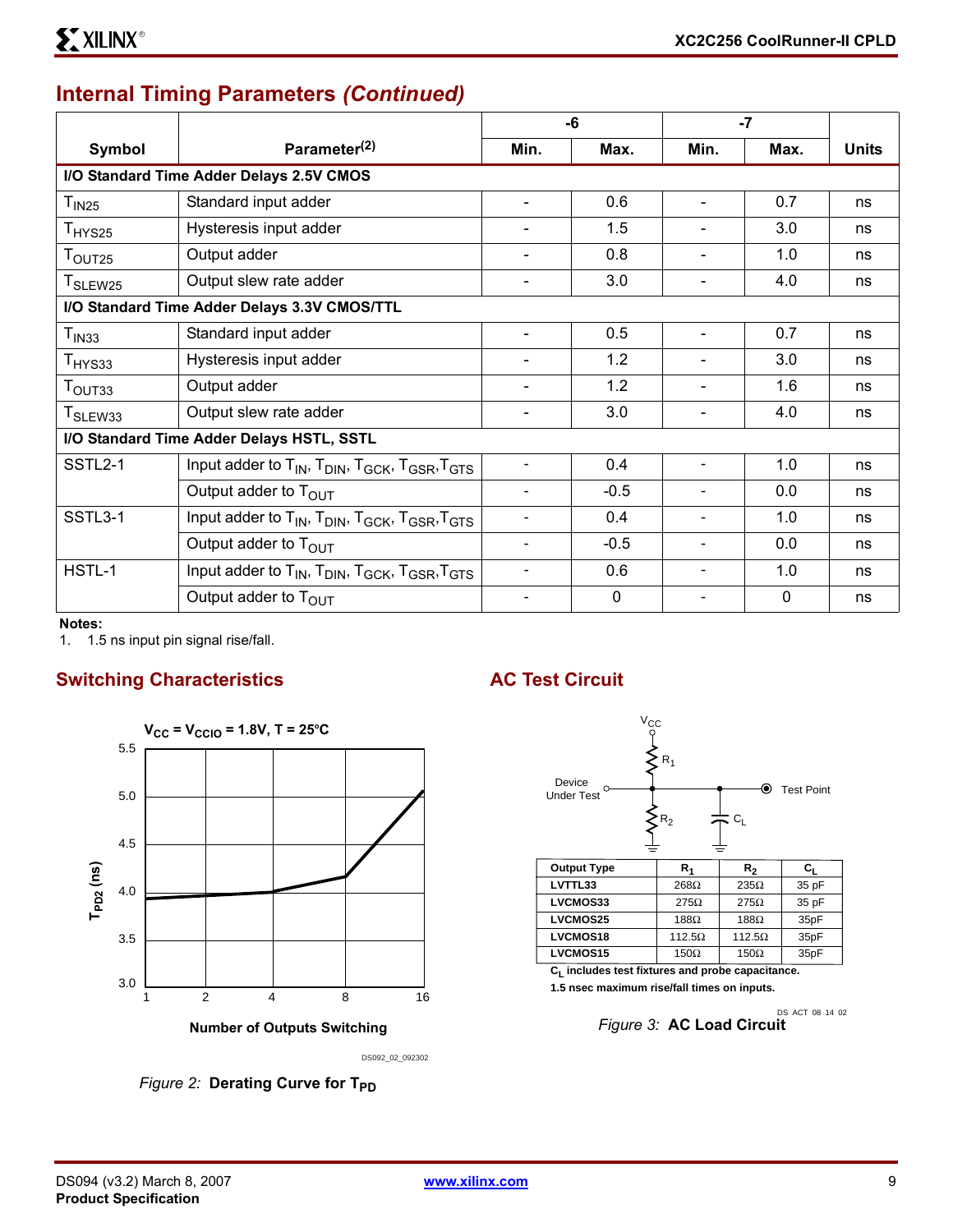#### **Typical I/V Output Curves**

The I/V curve illustrates the nominal amount of current that an I/O can source/sink at different voltage levels.



*Figure 4:* **Typical I/V Curve for XC2C256**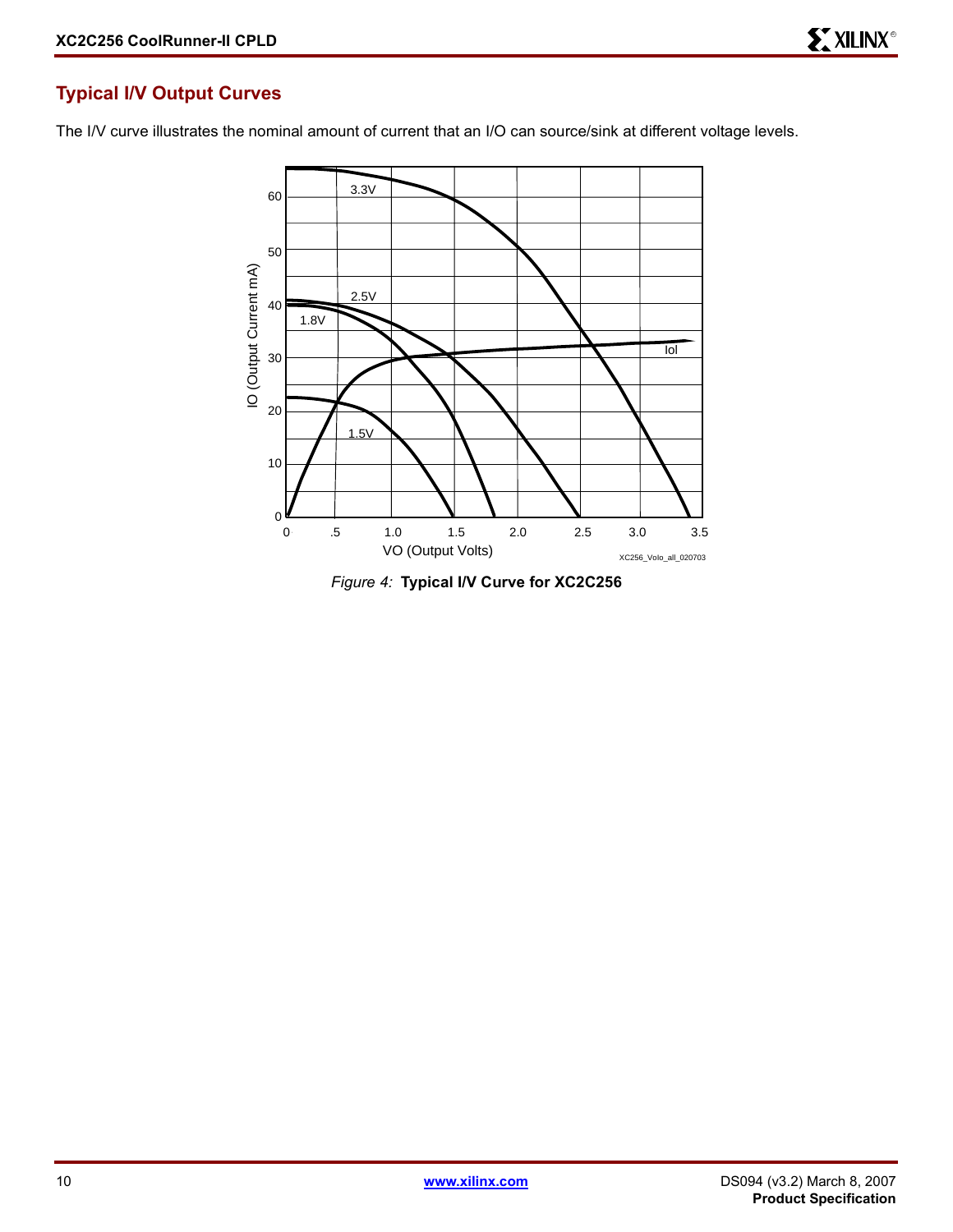#### **Pin Descriptions**

| <b>Function</b><br><b>Block</b> | Macro-<br>cell | <b>VQ100</b>                 | <b>CP132</b>              | <b>TQ144</b>             | PQ208                    | FT256                    | I/O<br><b>Bank</b>       |
|---------------------------------|----------------|------------------------------|---------------------------|--------------------------|--------------------------|--------------------------|--------------------------|
| 1                               | 1              |                              |                           |                          | $\overline{2}$           | B <sub>3</sub>           | $\overline{2}$           |
| $\mathbf{1}$                    | $\overline{c}$ | $\overline{\phantom{0}}$     | $\blacksquare$            | $\blacksquare$           | 208                      | B4                       | $\overline{2}$           |
| 1(GSR)                          | 3              | 99                           | A3                        | 143                      | 206                      | C4                       | 2                        |
| 1                               | 4              | $\overline{\phantom{0}}$     | $\overline{\phantom{0}}$  | 142                      | 205                      | A <sub>2</sub>           | $\overline{2}$           |
| 1                               | 5              | $\overline{\phantom{0}}$     | $\blacksquare$            | $\overline{\phantom{0}}$ | 203                      | A <sub>3</sub>           | $\overline{2}$           |
| 1                               | 6              | 97                           | B4                        | 140                      | 202                      | A4                       | 2                        |
| 1                               | 7              |                              |                           | $\overline{\phantom{0}}$ | $\overline{\phantom{0}}$ | $\overline{a}$           | $\overline{\phantom{0}}$ |
| 1                               | 8              | -                            | $\overline{\phantom{0}}$  | $\overline{\phantom{0}}$ | $\overline{\phantom{0}}$ | $\overline{\phantom{0}}$ | $\overline{\phantom{0}}$ |
| 1                               | 9              | -                            | $\overline{\phantom{0}}$  | $\overline{\phantom{0}}$ | $\overline{\phantom{0}}$ | $\frac{1}{2}$            | $\overline{\phantom{0}}$ |
| 1                               | 10             |                              |                           | -                        | -                        | -                        | -                        |
| 1                               | 11             | $\overline{\phantom{0}}$     | $\overline{\phantom{0}}$  | $\overline{\phantom{0}}$ | $\qquad \qquad -$        | $\qquad \qquad -$        | $\qquad \qquad -$        |
| 1                               | 12             | 96                           | $\overline{\phantom{0}}$  | 139                      | 201                      | B5                       | 2                        |
| 1                               | 13             | 95                           |                           | 138                      | 200                      | A5                       | $\overline{2}$           |
| 1                               | 14             | 94                           | A4                        | 137                      | 199                      | E8                       | $\overline{2}$           |
| 1                               | 15             | $\overline{\phantom{0}}$     | $\overline{\phantom{a}}$  | $\overline{\phantom{0}}$ | 198                      | B6                       | 2                        |
| 1                               | 16             | -                            | C <sub>5</sub>            | $\overline{\phantom{0}}$ | 197                      | C7                       | $\overline{c}$           |
| 2(GTS2)                         | 1              | 1                            | A <sub>1</sub>            | 2                        | 3                        | D <sub>3</sub>           | $\overline{c}$           |
| $\overline{c}$                  | $\overline{c}$ | $\overline{\phantom{0}}$     | $\frac{1}{2}$             | $\overline{\phantom{0}}$ | 4                        | C <sub>3</sub>           | 2                        |
| 2(GTS3)                         | 3              | $\overline{c}$               | B <sub>2</sub>            | 3                        | 5                        | E <sub>3</sub>           | $\overline{2}$           |
| $\overline{2}$                  | 4              | $\qquad \qquad \blacksquare$ | <b>B1</b>                 | 4                        | 6                        | <b>B2</b>                | $\overline{2}$           |
| 2(GTS0)                         | 5              | 3                            | C <sub>3</sub>            | 5                        | 7                        | D4                       | 2                        |
| 2                               | 6              |                              | $\overline{a}$            | $\overline{\phantom{0}}$ | 8                        | D <sub>2</sub>           | $\overline{c}$           |
| $\overline{c}$                  | 7              | -                            | $\overline{\phantom{0}}$  | $\overline{\phantom{0}}$ | $\overline{\phantom{0}}$ | $\overline{\phantom{0}}$ | $\overline{\phantom{0}}$ |
| 2                               | 8              | -                            | $\overline{a}$            | -                        | $\overline{\phantom{0}}$ | $\overline{\phantom{0}}$ | $\overline{\phantom{0}}$ |
| $\overline{c}$                  | 9              |                              |                           | $\overline{\phantom{0}}$ | -                        | $\overline{\phantom{0}}$ | $\overline{\phantom{0}}$ |
| 2                               | 10             | -                            | $\overline{\phantom{0}}$  | -                        | -                        | -                        | $\overline{\phantom{0}}$ |
| $\mathbf{z}$                    | 11             |                              | $\equiv$                  | ۳                        | -                        | $\blacksquare$           | $\blacksquare$           |
| 2(GTS1)                         | 12             | 4                            | C2                        | 6                        | 9                        | E <sub>5</sub>           | $\overline{c}$           |
| $\overline{2}$                  | 13             | $\overline{\phantom{a}}$     | C1                        | $\overline{7}$           | $10\,$                   | <b>B1</b>                | 2                        |
| $\overline{2}$                  | 14             | 6                            | D <sub>2</sub>            | 9                        | 12                       | E4                       | $\overline{c}$           |
| $\overline{c}$                  | 15             | 7                            | $\mathbb{L}^{\mathbb{N}}$ | 10                       | 14                       | C <sub>1</sub>           | $\overline{c}$           |
| $\overline{\mathbf{c}}$         | 16             | $\overline{\phantom{0}}$     | D1                        | $\blacksquare$           | $\blacksquare$           | E <sub>2</sub>           | 2                        |

# **Pin Descriptions** *(Continued)*

| <b>Function</b><br><b>Block</b> | Macro-<br>cell | <b>VQ100</b>             | <b>CP132</b>                | <b>TQ144</b>                 | PQ208                    | FT256                    | I/O<br><b>Bank</b>           |
|---------------------------------|----------------|--------------------------|-----------------------------|------------------------------|--------------------------|--------------------------|------------------------------|
| 3                               | 1              | $\overline{\phantom{0}}$ | $\frac{1}{2}$               | 136                          | 196                      | A6                       | 2                            |
| 3                               | 2              | $\overline{a}$           | B5                          | 135                          | 195                      | D7                       | $\overline{2}$               |
| 3                               | 3              | $\overline{\phantom{0}}$ | $\blacksquare$              | 134                          | 194                      | B7                       | 2                            |
| 3                               | 4              | $\overline{\phantom{0}}$ | A5                          | $\frac{1}{2}$                | 193                      | E9                       | 2                            |
| 3                               | 5              | 93                       | $\equiv$                    | 133                          | 192                      | Α7                       | 2                            |
| 3                               | 6              |                          | C6                          |                              | 191                      | D8                       | 2                            |
| 3                               | 7              | -                        | $\overline{\phantom{0}}$    | $\overline{\phantom{0}}$     | $\overline{\phantom{0}}$ | $\overline{a}$           | -                            |
| 3                               | 8              | -                        | $\overline{\phantom{0}}$    | $\qquad \qquad \blacksquare$ | $\frac{1}{2}$            | $\overline{\phantom{0}}$ | -                            |
| 3                               | 9              | -                        | $\overline{\phantom{0}}$    | $\overline{\phantom{0}}$     | -                        | -                        | -                            |
| 3                               | 10             |                          | -                           |                              | -                        |                          | -                            |
| 3                               | 11             | $\frac{1}{2}$            | $\overline{\phantom{0}}$    | $\qquad \qquad \blacksquare$ | $\blacksquare$           | $\blacksquare$           | ÷,                           |
| 3                               | 12             | 92                       | $\overline{\phantom{0}}$    | $\overline{\phantom{0}}$     | 189                      | B8                       | 2                            |
| 3                               | 13             | $\overline{\phantom{0}}$ | B6                          | $\overline{\phantom{0}}$     | 188                      | C8                       | 2                            |
| 3                               | 14             | 91                       | A6                          | 132                          | 187                      | A8                       | 2                            |
| 3                               | 15             | $\overline{\phantom{0}}$ | C7                          | $\overline{\phantom{a}}$     | 186                      | E11                      | 2                            |
| 3                               | 16             | 90                       | B7                          | 131                          | 185                      | E <sub>10</sub>          | 2                            |
| 4                               | 1              | 8                        | E <sub>3</sub>              | 11                           | 15                       | F <sub>2</sub>           | 2                            |
| 4                               | 2              | 9                        | $\blacksquare$              | 12                           | 16                       | F <sub>3</sub>           | 2                            |
| 4                               | 3              | 10                       | E <sub>2</sub>              | 13                           | 17                       | G4                       | 2                            |
| 4                               | 4              | $\overline{a}$           | E1                          | 14                           | 18                       | G <sub>3</sub>           | 2                            |
| 4                               | 5              | 11                       | F <sub>3</sub>              | 15                           | 19                       | F5                       | 2                            |
| 4                               | 6              | 12                       | F <sub>2</sub>              | 16                           | 20                       | G5                       | 2                            |
| 4                               | 7              | $\overline{\phantom{a}}$ | $\overline{\phantom{0}}$    | $\frac{1}{2}$                | $\overline{a}$           | $\overline{a}$           | -                            |
| 4                               | 8              | -                        | $\overline{\phantom{0}}$    | -                            | $\overline{\phantom{0}}$ |                          | -                            |
| 4                               | 9              |                          |                             |                              |                          |                          |                              |
| 4                               | 10             | $\overline{\phantom{0}}$ | -                           | $\overline{\phantom{0}}$     | $\overline{\phantom{0}}$ | -                        | -                            |
| 4                               | 11             |                          | $\blacksquare$              | $\blacksquare$               | $\overline{\phantom{a}}$ | $\pm$                    | $\qquad \qquad \blacksquare$ |
| 4                               | 12             | $\overline{a}$           | F <sub>1</sub>              | 17                           | 21                       | H <sub>2</sub>           | $\overline{\mathbf{c}}$      |
| $\overline{\mathbf{4}}$         | 13             | 13                       | G <sub>1</sub>              | $\mathbb{Z}^d$               | 22                       | H <sub>4</sub>           | $\overline{\mathbf{c}}$      |
| $\overline{\mathbf{4}}$         | 14             | $\overline{\phantom{0}}$ | $\mathcal{L}_{\mathcal{A}}$ | 18                           | 23                       | H <sub>3</sub>           | $\overline{c}$               |
| 4                               | 15             | $\overline{\phantom{a}}$ |                             | $\overline{a}$               | $\Box$                   | H1                       | 2                            |
| 4                               | $16\,$         | ÷,                       | ÷,                          | $\overline{\phantom{a}}$     | 25                       | H <sub>5</sub>           | $\overline{\mathbf{c}}$      |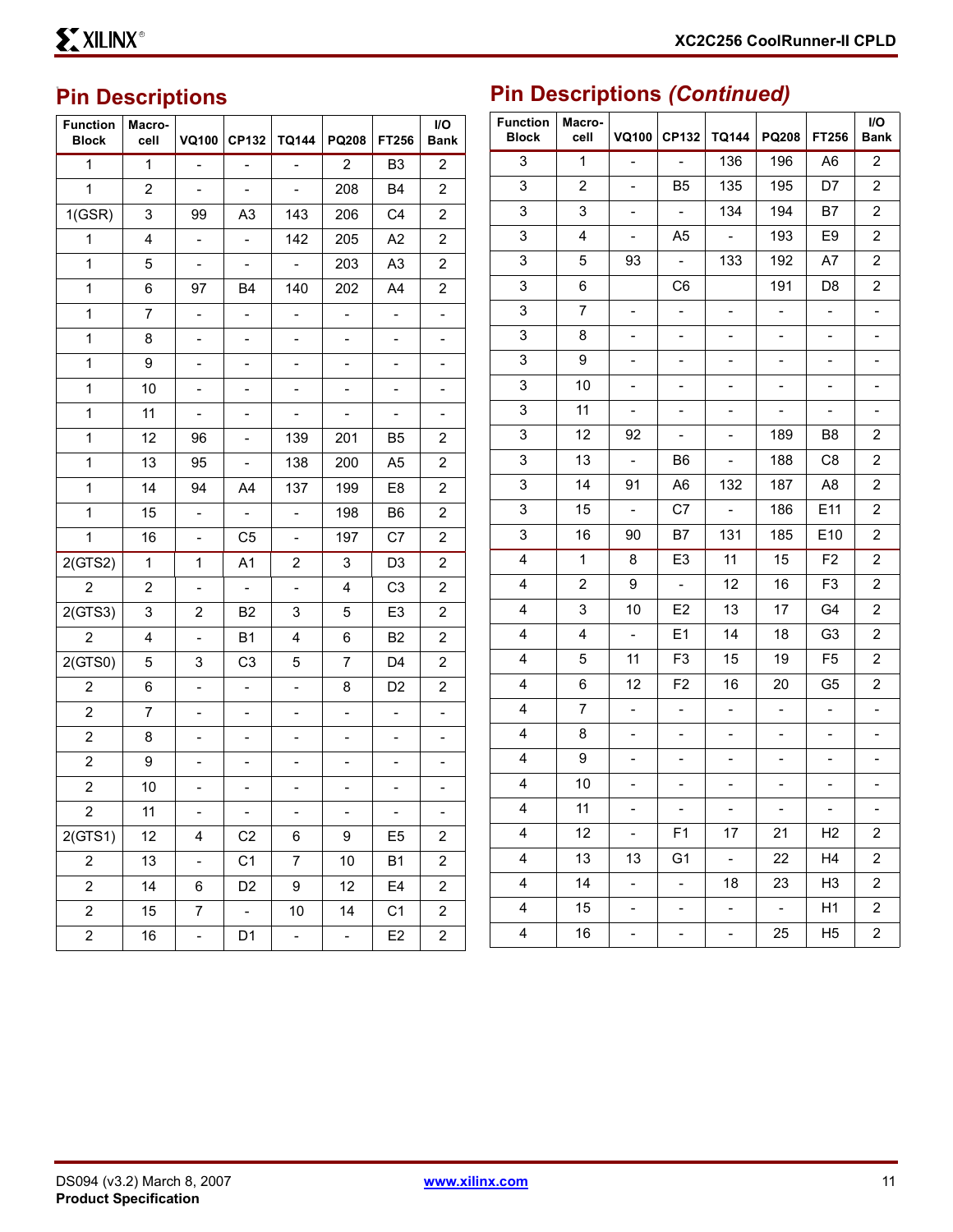### **Pin Descriptions** *(Continued)*

| <b>Function</b><br><b>Block</b> | Macro-<br>cell | <b>VQ100</b>                 | <b>CP132</b>                 | <b>TQ144</b>                 | PQ208                    | FT256                    | I/O<br><b>Bank</b>       |
|---------------------------------|----------------|------------------------------|------------------------------|------------------------------|--------------------------|--------------------------|--------------------------|
| 5                               | $\mathbf{1}$   | $\frac{1}{2}$                | L <sub>3</sub>               | $\overline{a}$               | 49                       | R <sub>1</sub>           | $\mathbf{1}$             |
| 5                               | 2              | $\overline{\phantom{0}}$     | $\blacksquare$               | 33                           | 48                       | N4                       | 1                        |
| 5                               | 3              |                              | $\overline{\phantom{0}}$     | $\overline{a}$               | 47                       | N <sub>2</sub>           | 1                        |
| 5(GCK1)                         | 4              | 23                           | L2                           | 32                           | 46                       | M <sub>3</sub>           | 1                        |
| 5                               | 5              |                              | L1                           | 31                           | 45                       | P <sub>1</sub>           | 1                        |
| 5(GCKO)                         | 6              | 22                           | K <sub>3</sub>               | 30                           | 44                       | M <sub>2</sub>           | 1                        |
| 5                               | 7              | $\overline{a}$               | $\qquad \qquad \blacksquare$ | $\qquad \qquad \blacksquare$ | $\overline{\phantom{0}}$ | $\overline{\phantom{0}}$ | $\overline{\phantom{0}}$ |
| 5                               | 8              | -                            | $\overline{\phantom{0}}$     | $\qquad \qquad \blacksquare$ | $\overline{\phantom{0}}$ | $\overline{\phantom{0}}$ | $\overline{\phantom{0}}$ |
| 5                               | 9              |                              |                              | -                            |                          | $\overline{\phantom{0}}$ | -                        |
| 5                               | 10             |                              |                              | -                            | -                        | $\overline{\phantom{0}}$ | -                        |
| 5                               | 11             | -                            | $\overline{\phantom{0}}$     | $\overline{\phantom{0}}$     | $\overline{\phantom{0}}$ | $\overline{\phantom{0}}$ | $\overline{\phantom{0}}$ |
| 5                               | 12             |                              |                              | $\overline{\phantom{0}}$     | 43                       | L <sub>3</sub>           | 1                        |
| 5                               | 13             |                              |                              | $\overline{\phantom{0}}$     | 41                       | N <sub>1</sub>           | 1                        |
| 5                               | 14             | -                            | $\overline{\phantom{0}}$     | 28                           | 40                       | L4                       | $\mathbf 1$              |
| 5                               | 15             |                              |                              | $\overline{\phantom{0}}$     | 39                       | M1                       | 1                        |
| 5                               | 16             | -                            | K1                           | $\qquad \qquad \blacksquare$ | 38                       | L <sub>5</sub>           | 1                        |
| 6                               | $\mathbf{1}$   | $\overline{\phantom{0}}$     | M1                           | 34                           | 50                       | N <sub>3</sub>           | $\mathbf{1}$             |
| 6<br>(CDRST)                    | $\overline{c}$ | 24                           | M <sub>2</sub>               | 35                           | 51                       | P <sub>2</sub>           | 1                        |
| 6                               | 3              | $\overline{\phantom{a}}$     | $\blacksquare$               | $\overline{\phantom{0}}$     | 54                       | P <sub>4</sub>           | $\mathbf{1}$             |
| 6(GCK2)                         | 4              | 27                           | N2                           | 38                           | 55                       | P <sub>5</sub>           | $\mathbf{1}$             |
| 6                               | 5              | $\overline{\phantom{0}}$     | $\overline{a}$               | $\overline{a}$               | 56                       | R <sub>2</sub>           | 1                        |
| 6                               | 6              | $\qquad \qquad \blacksquare$ | $\overline{\phantom{0}}$     | $\overline{\phantom{0}}$     | 57                       | T1                       | $\mathbf 1$              |
| 6                               | 7              | -                            |                              | -                            | $\overline{\phantom{0}}$ | $\overline{\phantom{0}}$ | $\overline{\phantom{0}}$ |
| 6                               | 8              | -                            | $\overline{a}$               | $\overline{\phantom{0}}$     | -                        | $\overline{\phantom{0}}$ | $\overline{\phantom{0}}$ |
| 6                               | 9              | -                            |                              | -                            | -                        | -                        | $\overline{\phantom{0}}$ |
| 6                               | 10             |                              |                              |                              |                          |                          | $\overline{\phantom{0}}$ |
| 6                               | 11             | $\overline{\phantom{0}}$     | $\overline{\phantom{0}}$     | $\overline{\phantom{0}}$     | $\overline{\phantom{0}}$ | $\overline{\phantom{0}}$ | $\overline{a}$           |
| 6(DGE)                          | 12             | 28                           | P <sub>2</sub>               | 39                           | 58                       | T <sub>2</sub>           | $\mathbf{1}$             |
| 6                               | 13             | $\blacksquare$               | M3                           | 40                           | 60                       | N <sub>5</sub>           | $\mathbf 1$              |
| 6                               | 14             | 29                           | N <sub>3</sub>               | 41                           | 61                       | R <sub>4</sub>           | $\mathbf{1}$             |
| 6                               | 15             | $\blacksquare$               | P <sub>3</sub>               | 42                           | 62                       | M5                       | $\mathbf 1$              |
| 6                               | 16             | 30                           | M4                           | 43                           | 63                       | R <sub>5</sub>           | $\mathbf 1$              |

# **Pin Descriptions** *(Continued)*

| <b>Function</b><br><b>Block</b> | Macro-<br>cell | <b>VQ100</b>                 | CP132                    | <b>TQ144</b>                 | PQ208                        | FT256                    | I/O<br><b>Bank</b>       |
|---------------------------------|----------------|------------------------------|--------------------------|------------------------------|------------------------------|--------------------------|--------------------------|
| $\overline{7}$                  | 1              | $\overline{\phantom{0}}$     | $\overline{\phantom{0}}$ |                              | 37                           | K4                       | 1                        |
| $\overline{7}$                  | $\overline{2}$ | $\overline{\phantom{a}}$     | $\overline{\phantom{0}}$ | $\frac{1}{2}$                | 36                           | L2                       | 1                        |
| $\overline{7}$                  | 3              | $\overline{\phantom{0}}$     | $\overline{\phantom{0}}$ | $\overline{\phantom{0}}$     | 35                           | K <sub>3</sub>           | 1                        |
| 7                               | 4              | $\overline{\phantom{0}}$     | $\overline{a}$           |                              | 34                           | L1                       | 1                        |
| 7                               | 5              | 19                           | J2                       | 26                           | 32                           | K5                       | 1                        |
| $\overline{7}$                  | 6              | 18                           | J1                       | 25                           | 31                           | K2                       | 1                        |
| 7                               | 7              | $\qquad \qquad \blacksquare$ | $\overline{a}$           | $\overline{\phantom{0}}$     | $\qquad \qquad \blacksquare$ |                          | -                        |
| 7                               | 8              | $\frac{1}{2}$                | $\overline{\phantom{0}}$ | $\qquad \qquad \blacksquare$ | $\overline{\phantom{0}}$     | $\overline{\phantom{0}}$ | -                        |
| $\overline{7}$                  | 9              | $\overline{\phantom{0}}$     | $\overline{\phantom{0}}$ | $\overline{\phantom{0}}$     | $\overline{\phantom{0}}$     | $\overline{\phantom{0}}$ | -                        |
| 7                               | 10             | -                            | $\overline{a}$           | -                            | $\frac{1}{2}$                | $\overline{a}$           | -                        |
| 7                               | 11             | 17                           | H3                       | 24                           | 30                           | J4                       | 1                        |
| 7                               | 12             | 16                           | H <sub>2</sub>           | 23                           | 29                           | K1                       | 1                        |
| 7                               | 13             | 15                           | H1                       | 22                           | 28                           | J3                       | 1                        |
| 7                               | 14             | 14                           | G <sub>3</sub>           | 21                           | 27                           | J2                       | 1                        |
| 7                               | 15             | $\qquad \qquad \blacksquare$ | G <sub>2</sub>           | 20                           | $\overline{\phantom{0}}$     | J5                       | 1                        |
| 7                               | 16             | -                            | $\overline{\phantom{0}}$ | 19                           | $\overline{\phantom{0}}$     | J1                       | 1                        |
| 8                               | 1              | $\frac{1}{2}$                | N4                       | 44                           | 64                           | R <sub>6</sub>           | 1                        |
| 8                               | 2              | $\overline{a}$               | $\overline{\phantom{0}}$ | 45                           | 65                           | N <sub>6</sub>           | 1                        |
| 8                               | 3              | $\overline{\phantom{0}}$     | $\overline{a}$           | 46                           | 66                           | R <sub>3</sub>           | 1                        |
| 8                               | 4              | $\frac{1}{2}$                | $\overline{\phantom{0}}$ | $\Box$                       | 67                           | M6                       | 1                        |
| 8                               | 5              | $\overline{\phantom{0}}$     | $\overline{a}$           | 48                           | 69                           | T <sub>3</sub>           | 1                        |
| 8                               | 6              | 32                           | -                        | 49                           | 70                           | P <sub>6</sub>           | 1                        |
| 8                               | 7              | $\overline{a}$               | $\overline{\phantom{0}}$ | $\frac{1}{2}$                | $\overline{a}$               | $\overline{a}$           | $\overline{\phantom{0}}$ |
| 8                               | 8              | -                            | $\overline{a}$           | -                            | $\overline{\phantom{0}}$     |                          | -                        |
| 8                               | 9              |                              |                          |                              |                              |                          |                          |
| 8                               | 10             | $\overline{\phantom{0}}$     | -                        | $\overline{\phantom{0}}$     | $\qquad \qquad -$            | $\overline{\phantom{0}}$ | -                        |
| 8                               | 11             | 33                           | M5                       | 50                           | 71                           | 14                       | 1                        |
| 8                               | 12             | 34                           | N <sub>5</sub>           | 51                           | 72                           | P7                       | 1                        |
| 8                               | 13             | 35                           | P <sub>5</sub>           | 52                           | 73                           | T <sub>5</sub>           | 1                        |
| 8                               | 14             | 36                           | M <sub>6</sub>           | $\overline{\phantom{0}}$     | 74                           | N7                       | 1                        |
| 8                               | 15             | 37                           | N <sub>6</sub>           | -                            | 75                           | R7                       | 1                        |
| 8                               | 16             | $\mathbb{L}$                 | $\overline{\phantom{a}}$ | -                            | 76                           | M7                       | 1                        |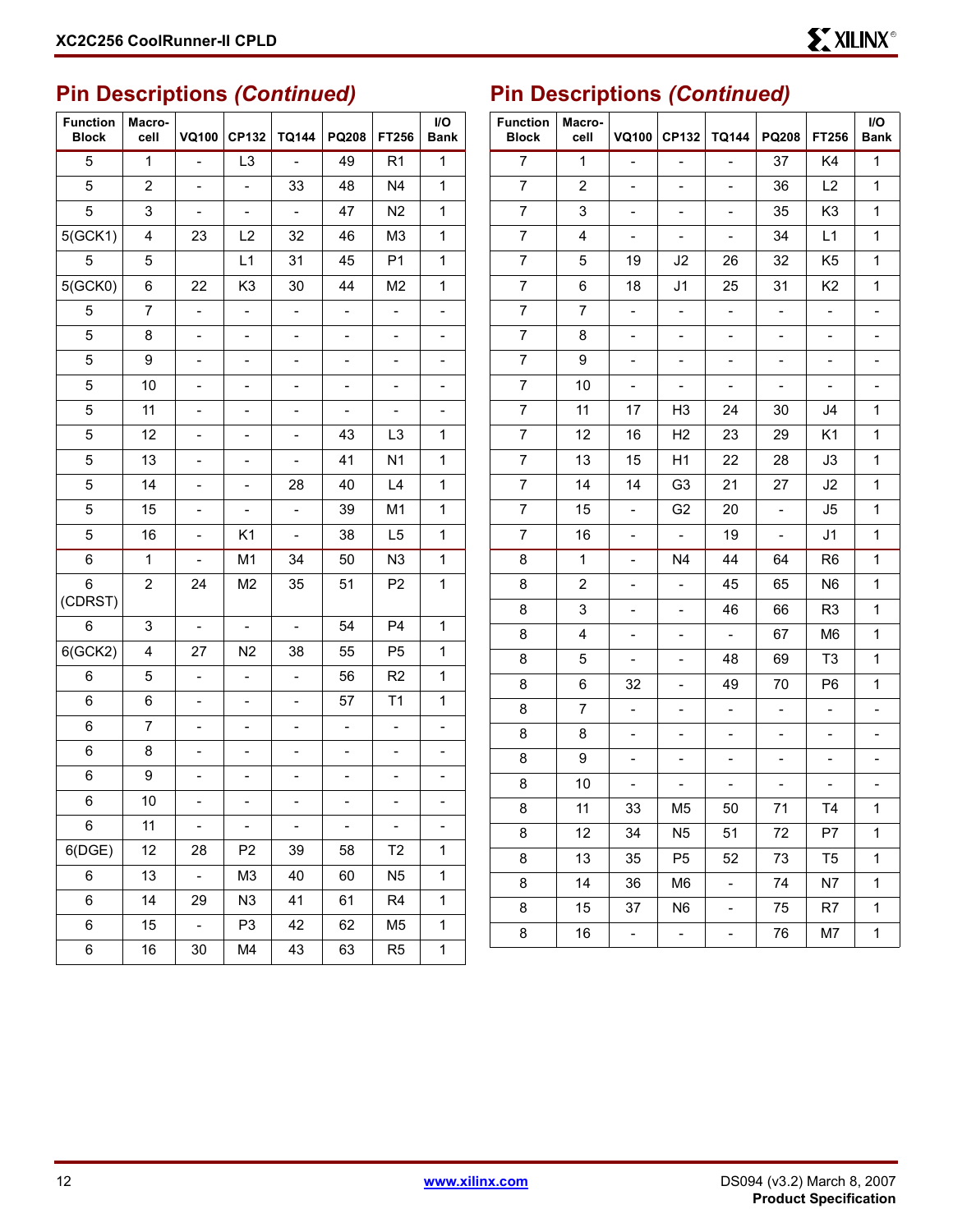# **Pin Descriptions** *(Continued)*

| <b>Function</b><br><b>Block</b> | Macro-<br>cell | VQ100                    | <b>CP132</b>             | <b>TQ144</b>                 | <b>PQ208</b>             | FT256                    | I/O<br>Bank              |
|---------------------------------|----------------|--------------------------|--------------------------|------------------------------|--------------------------|--------------------------|--------------------------|
| 9                               | $\mathbf{1}$   | 78                       | C12                      | 112                          | 160                      | <b>B13</b>               | 2                        |
| 9                               | 2              | 79                       | <b>B12</b>               | 113                          | 161                      | B14                      | 2                        |
| 9                               | 3              | $\overline{\phantom{a}}$ | $\overline{a}$           | $\overline{a}$               | 162                      | C <sub>13</sub>          | 2                        |
| 9                               | 4              | 80                       | A12                      | 114                          | 163                      | A15                      | 2                        |
| 9                               | 5              |                          |                          |                              | 164                      | C <sub>12</sub>          | 2                        |
| 9                               | 6              | 81                       | C11                      | 115                          | 165                      | <b>B12</b>               | 2                        |
| 9                               | 7              | $\overline{\phantom{0}}$ | $\frac{1}{2}$            | $\overline{\phantom{0}}$     | $\blacksquare$           | $\overline{\phantom{0}}$ | $\overline{\phantom{0}}$ |
| 9                               | 8              | $\overline{\phantom{0}}$ | $\overline{\phantom{0}}$ | $\overline{\phantom{0}}$     | $\overline{\phantom{0}}$ | $\overline{\phantom{0}}$ | $\overline{\phantom{0}}$ |
| 9                               | 9              |                          |                          |                              |                          |                          | -                        |
| 9                               | 10             | -                        | $\overline{\phantom{0}}$ | $\overline{\phantom{0}}$     | $\Box$                   | $\blacksquare$           | $\overline{\phantom{0}}$ |
| 9                               | 11             | -                        | $\overline{\phantom{0}}$ | $\overline{\phantom{0}}$     | 166                      | D <sub>13</sub>          | 2                        |
| 9                               | 12             | 82                       | B11                      | 116                          | 167                      | A14                      | 2                        |
| 9                               | 13             | $\overline{\phantom{0}}$ | $\blacksquare$           | 117                          | 168                      | E <sub>13</sub>          | 2                        |
| 9                               | 14             | -                        | A11                      | 118                          | 169                      | A13                      | 2                        |
| 9                               | 15             |                          | $\overline{a}$           | 119                          | 170                      | C11                      | 2                        |
| 9                               | 16             | $\overline{\phantom{0}}$ | C <sub>10</sub>          | $\sim$                       | 171                      | A12                      | 2                        |
| 10                              | 1              | 77                       | A13                      | 111                          | 159                      | A16                      | 2                        |
| 10                              | 2              | 76                       | <b>B13</b>               | 110                          | 158                      | <b>B15</b>               | 2                        |
| 10                              | 3              | 74                       | C <sub>13</sub>          | 107                          | 155                      | C14                      | 2                        |
| 10                              | 4              | 73                       | C <sub>14</sub>          | 106                          | 154                      | G11                      | 2                        |
| 10                              | 5              | 72                       | D12                      | 105                          | 153                      | B16                      | 2                        |
| 10                              | 6              | 71                       | D <sub>13</sub>          | 104                          | 152                      | D15                      | 2                        |
| 10                              | $\overline{7}$ | $\overline{\phantom{0}}$ | $\overline{\phantom{a}}$ | $\qquad \qquad \blacksquare$ | $\overline{\phantom{0}}$ | $\overline{\phantom{0}}$ | $\overline{\phantom{0}}$ |
| 10                              | 8              |                          |                          |                              |                          |                          |                          |
| 10                              | 9              | -                        | $\overline{\phantom{0}}$ | $\overline{\phantom{0}}$     | $\overline{\phantom{0}}$ | $\overline{\phantom{0}}$ | -                        |
| 10                              | 10             | -                        |                          | $\overline{\phantom{0}}$     | $\overline{a}$           | $\overline{\phantom{0}}$ | $\overline{\phantom{0}}$ |
| 10                              | 11             |                          |                          |                              | 151                      | E14                      | 2                        |
| 10                              | 12             | 70                       | D14                      | 103                          | 150                      | C <sub>16</sub>          | 2                        |
| 10                              | 13             | $\overline{\phantom{0}}$ | $\overline{\phantom{a}}$ | $\omega$                     | 149                      | F14                      | $\overline{\mathbf{c}}$  |
| 10                              | 14             | $\overline{\phantom{0}}$ | E12                      | 102                          | 148                      | F13                      | 2                        |
| 10                              | 15             | $\overline{\phantom{0}}$ | $\mathbb{Z}^2$           | $\sim$                       | 147                      | E15                      | 2                        |
| 10                              | 16             | $\overline{\phantom{0}}$ | E13                      | 101                          | 146                      | G13                      | 2                        |

# **Pin Descriptions** *(Continued)*

| <b>Function</b><br><b>Block</b> | Macro-<br>cell | VQ100                    | CP132                        | <b>TQ144</b>             | <b>PQ208</b>             | FT256                    | I/O<br>Bank              |
|---------------------------------|----------------|--------------------------|------------------------------|--------------------------|--------------------------|--------------------------|--------------------------|
| 11                              | 1              | $\overline{a}$           | <b>B10</b>                   |                          | $\overline{\phantom{0}}$ | <b>B11</b>               | 2                        |
| 11                              | 2              | $\overline{\phantom{0}}$ |                              |                          | 173                      | D <sub>11</sub>          | 2                        |
| 11                              | 3              |                          | A10                          |                          | 174                      | A11                      | 2                        |
| 11                              | 4              | $\overline{\phantom{0}}$ | $\blacksquare$               |                          | 175                      | D10                      | 2                        |
| 11                              | 5              | $\overline{\phantom{0}}$ | C9                           | 120                      | $\overline{\phantom{0}}$ | B10                      | 2                        |
| 11                              | 6              |                          | $\qquad \qquad \blacksquare$ | 121                      | -                        | E12                      | 2                        |
| 11                              | 7              | $\overline{a}$           | $\overline{\phantom{0}}$     | $\overline{\phantom{0}}$ | $\overline{\phantom{0}}$ | $\overline{a}$           | $\overline{\phantom{0}}$ |
| 11                              | 8              | $\overline{\phantom{0}}$ | $\blacksquare$               | $\overline{\phantom{0}}$ | $\overline{\phantom{0}}$ | $\overline{\phantom{0}}$ | $\overline{\phantom{0}}$ |
| 11                              | 9              |                          | $\overline{\phantom{0}}$     |                          | -                        |                          | $\overline{\phantom{0}}$ |
| 11                              | 10             | $\overline{\phantom{0}}$ | $\overline{\phantom{0}}$     | -                        | $\overline{\phantom{0}}$ | $\overline{\phantom{0}}$ | $\overline{\phantom{0}}$ |
| 11                              | 11             | 85                       | A8                           | 124                      | 178                      | F <sub>12</sub>          | 2                        |
| 11                              | 12             | 86                       | B8                           | 125                      | 179                      | B9                       | 2                        |
| 11                              | 13             | 87                       | C8                           | 126                      | 180                      | C <sub>9</sub>           | 2                        |
| 11                              | 14             | 89                       | $\overline{\phantom{0}}$     | 128                      | 182                      | C10                      | 2                        |
| 11                              | 15             | -                        | $\overline{\phantom{0}}$     | 129                      | 183                      | A9                       | 2                        |
| 11                              | 16             | $\overline{\phantom{0}}$ | $\overline{\phantom{0}}$     | 130                      | 184                      | D9                       | 2                        |
| 12                              | 1              | -                        | $\overline{\phantom{0}}$     | $\omega$                 | 145                      | F <sub>15</sub>          | 2                        |
| 12                              | 2              |                          | $\overline{\phantom{0}}$     | 100                      | 144                      | G14                      | 2                        |
| 12                              | 3              | -                        | $\overline{\phantom{0}}$     |                          | 143                      | E16                      | 2                        |
| 12                              | 4              | $\overline{\phantom{0}}$ | $\overline{\phantom{0}}$     | $\overline{\phantom{0}}$ | 142                      | H12                      | 2                        |
| 12                              | 5              |                          | F12                          |                          | 140                      | F16                      | 2                        |
| 12                              | 6              | $\overline{\phantom{0}}$ | F <sub>13</sub>              |                          | 139                      | H16                      | 2                        |
| 12                              | 7              | $\overline{\phantom{0}}$ | $\blacksquare$               | $\overline{\phantom{0}}$ | $\overline{\phantom{0}}$ | $\overline{\phantom{0}}$ | $\overline{\phantom{0}}$ |
| 12                              | 8              |                          |                              |                          | -                        |                          |                          |
| 12                              | 9              |                          |                              |                          | $\overline{\phantom{0}}$ |                          | -                        |
| 12                              | 10             | -                        | $\overline{\phantom{0}}$     | $\overline{\phantom{0}}$ | $\overline{\phantom{0}}$ | $\overline{\phantom{0}}$ | $\overline{\phantom{0}}$ |
| 12                              | 11             | 68                       | F14                          | 98                       | 138                      | G15                      | $\overline{\mathbf{c}}$  |
| 12                              | 12             | $\overline{a}$           | G12                          | 97                       | 137                      | H13                      | 2                        |
| 12                              | 13             | 67                       | G13                          | 96                       | 136                      | G16                      | 2                        |
| 12                              | 14             | 66                       | -                            | 95                       | 135                      | H14                      | 2                        |
| 12                              | 15             | 65                       | -                            | 94                       | 134                      | H15                      | 2                        |
| 12                              | 16             | $\overline{\phantom{a}}$ | $\overline{\phantom{a}}$     | $\Box$                   | $\Box$                   | J12                      | 2                        |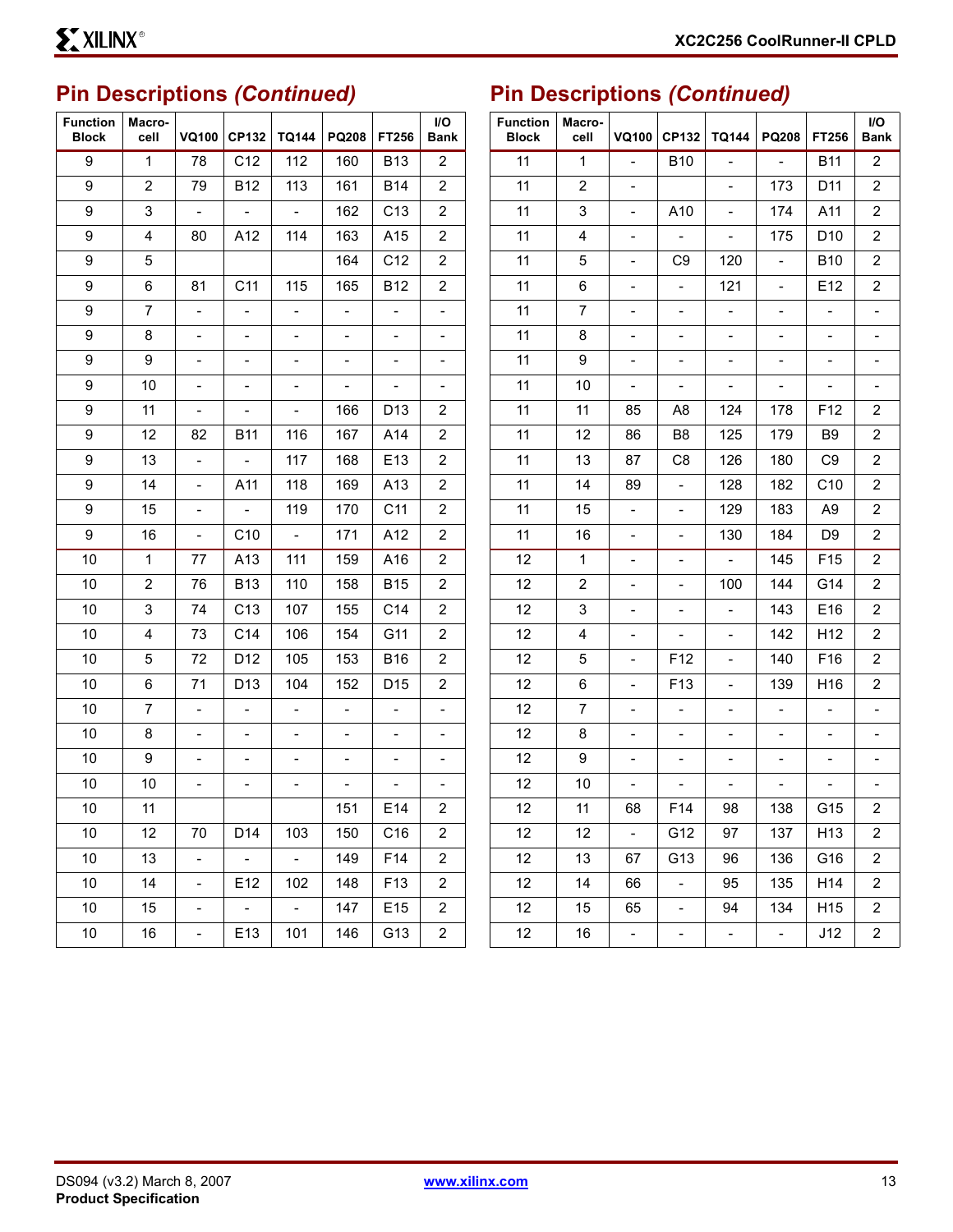#### **Pin Descriptions** *(Continued)*

| <b>Function</b><br><b>Block</b> | Macro-<br>cell | VQ100                        | CP132                    | <b>TQ144</b>                 | PQ208                       | FT256                        | I/O<br><b>Bank</b>       |
|---------------------------------|----------------|------------------------------|--------------------------|------------------------------|-----------------------------|------------------------------|--------------------------|
| 13                              | $\mathbf{1}$   | $\blacksquare$               | N <sub>13</sub>          | 75                           | 107                         | R <sub>15</sub>              | 1                        |
| 13                              | 2              | 53                           | N <sub>14</sub>          | 76                           | 108                         | T16                          | 1                        |
| 13                              | 3              | $\blacksquare$               | M12                      | 77                           | 109                         | N <sub>14</sub>              | 1                        |
| 13                              | 4              | 54                           | $\blacksquare$           | $\overline{\phantom{0}}$     | 110                         | R <sub>16</sub>              | 1                        |
| 13                              | 5              | $\blacksquare$               | M <sub>13</sub>          | 78                           | 111                         | N <sub>15</sub>              | 1                        |
| 13                              | 6              | 55                           | $\overline{\phantom{a}}$ | 79                           | 112                         | M <sub>15</sub>              | 1                        |
| 13                              | 7              | $\qquad \qquad \blacksquare$ | $\overline{\phantom{0}}$ | $\qquad \qquad \blacksquare$ | $\overline{\phantom{0}}$    | $\qquad \qquad \blacksquare$ | $\overline{\phantom{0}}$ |
| 13                              | 8              | $\overline{\phantom{0}}$     | $\overline{\phantom{0}}$ | $\overline{\phantom{0}}$     | $\overline{\phantom{0}}$    | $\overline{\phantom{0}}$     | $\overline{\phantom{0}}$ |
| 13                              | 9              | -                            | $\overline{\phantom{0}}$ | $\overline{\phantom{0}}$     | $\overline{\phantom{0}}$    | $\frac{1}{2}$                | $\overline{\phantom{0}}$ |
| 13                              | 10             | -                            | $\overline{\phantom{0}}$ | $\overline{\phantom{0}}$     | $\overline{\phantom{0}}$    | $\overline{\phantom{0}}$     | $\overline{\phantom{0}}$ |
| 13                              | 11             | $\overline{\phantom{0}}$     | $\blacksquare$           | $\overline{\phantom{a}}$     | $\overline{\phantom{0}}$    | $\blacksquare$               | $\overline{\phantom{0}}$ |
| 13                              | 12             | $\overline{\phantom{0}}$     | M14                      | 80                           | 113                         | M13                          | 1                        |
| 13                              | 13             | 56                           | $\overline{\phantom{a}}$ | 81                           | 114                         | P <sub>16</sub>              | 1                        |
| 13                              | 14             | $\overline{\phantom{0}}$     | L12                      | 82                           | 115                         | N <sub>16</sub>              | 1                        |
| 13                              | 15             | -                            | $\frac{1}{2}$            | $\overline{a}$               | 116                         | L14                          | 1                        |
| 13                              | 16             | $\overline{\phantom{0}}$     | L <sub>13</sub>          | $\frac{1}{2}$                | 117                         | M14                          | 1                        |
| 14                              | 1              | 52                           | P <sub>14</sub>          | 74                           | 106                         | P <sub>15</sub>              | 1                        |
| 14                              | $\overline{2}$ | $\overline{a}$               | $\frac{1}{2}$            | 71                           | 103                         | P14                          | 1                        |
| 14                              | 3              | 50                           | P <sub>12</sub>          | 70                           | 102                         |                              | 1                        |
| 14                              | 4              | $\overline{\phantom{a}}$     | M11                      | 69                           | 101                         | R <sub>13</sub>              | 1                        |
| 14                              | 5              | 49                           | N <sub>11</sub>          | $\overline{a}$               | 100                         | N <sub>13</sub>              | 1                        |
| 14                              | 6              | $\frac{1}{2}$                | P11                      | 68                           | $\overline{\phantom{0}}$    | R <sub>14</sub>              | 1                        |
| 14                              | 7              | $\overline{\phantom{0}}$     | $\overline{\phantom{0}}$ | $\overline{\phantom{a}}$     | $\overline{\phantom{0}}$    | $\overline{\phantom{0}}$     | $\overline{\phantom{0}}$ |
| 14                              | 8              | -                            | $\overline{\phantom{0}}$ | $\overline{\phantom{0}}$     |                             | $\overline{\phantom{0}}$     | $\overline{\phantom{0}}$ |
| 14                              | 9              |                              |                          | -                            |                             | -                            | -                        |
| 14                              | 10             | $\overline{\phantom{0}}$     | $\overline{\phantom{0}}$ | $\overline{\phantom{0}}$     | $\overline{\phantom{0}}$    | $\overline{\phantom{a}}$     | Ξ.                       |
| 14                              | 11             |                              |                          |                              | $\sim$                      | $\sim$                       |                          |
| 14                              | 12             | -                            | $\blacksquare$           | $\Box$                       | 99                          | T <sub>15</sub>              | 1                        |
| 14                              | 13             | $\blacksquare$               | ÷.                       | 66                           | 97                          | R <sub>12</sub>              | $\mathbf 1$              |
| 14                              | 14             | 46                           | P <sub>10</sub>          | 64                           | 95                          | N <sub>11</sub>              | 1                        |
| 14                              | 15             | 44                           | $\pm$                    | $\mathbb{Z}$                 | $\mathcal{L}_{\mathcal{C}}$ | M11                          | 1                        |
| 14                              | 16             | $\pm$                        | P <sub>9</sub>           | 61                           | 91                          | N <sub>10</sub>              | $\mathbf 1$              |

#### **Pin Descriptions** *(Continued)*

| <b>Function</b><br><b>Block</b> | Macro-<br>cell | <b>VQ100</b>             | CP132                       | <b>TQ144</b>                 | PQ208                        | I/O<br>Bank                  |                          |
|---------------------------------|----------------|--------------------------|-----------------------------|------------------------------|------------------------------|------------------------------|--------------------------|
| 15                              | $\mathbf{1}$   | $\overline{a}$           | $\overline{\phantom{a}}$    | $\overline{a}$               | 118                          | L15                          | 1                        |
| 15                              | 2              | $\overline{\phantom{0}}$ | L <sub>14</sub>             | 83                           | 119                          | L <sub>13</sub>              | 1                        |
| 15                              | 3              | -                        |                             |                              | 120                          | M12                          | 1                        |
| 15                              | 4              | $\overline{\phantom{0}}$ | $\overline{\phantom{0}}$    | $\overline{\phantom{0}}$     | 121                          | M16                          | 1                        |
| 15                              | 5              | $\overline{\phantom{0}}$ | $\blacksquare$              | $\overline{\phantom{0}}$     | 122                          | K14                          | 1                        |
| 15                              | 6              | -                        | -                           |                              | 123                          | L <sub>16</sub>              | 1                        |
| 15                              | 7              | $\overline{\phantom{0}}$ | $\overline{\phantom{0}}$    | $\overline{\phantom{0}}$     | $\qquad \qquad \blacksquare$ | $\overline{\phantom{0}}$     | $\overline{\phantom{0}}$ |
| 15                              | 8              | $\overline{\phantom{0}}$ | $\blacksquare$              | $\overline{\phantom{0}}$     | $\overline{\phantom{0}}$     | $\overline{\phantom{0}}$     | $\overline{\phantom{0}}$ |
| 15                              | 9              | -                        | -                           | -                            | $\overline{\phantom{0}}$     | -                            | $\overline{\phantom{0}}$ |
| 15                              | 10             | $\overline{\phantom{0}}$ | $\overline{\phantom{0}}$    | $\qquad \qquad \blacksquare$ | $\overline{\phantom{0}}$     | $\overline{\phantom{0}}$     | $\overline{\phantom{0}}$ |
| 15                              | 11             | 58                       | K13                         | 85                           | 125                          | K <sub>15</sub>              | 1                        |
| 15                              | 12             | 59                       | K14                         | 86                           | 126                          | L12                          | 1                        |
| 15                              | 13             | 60                       | J12                         | 87                           | 127                          | K <sub>16</sub>              | 1                        |
| 15                              | 14             |                          | J13                         | 88                           | 128                          | J14                          | 1                        |
| 15                              | 15             | 63                       | H13                         | 91                           | $\overline{\phantom{0}}$     | J15                          | 1                        |
| 15                              | 16             | 64                       | H12                         | 92                           | 131                          | J13                          | 1                        |
| 16                              | $\mathbf{1}$   | $\frac{1}{2}$            | $\Box$                      | $\frac{1}{2}$                | 90                           | P10                          | 1                        |
| 16                              | 2              | -                        | -                           | -                            | 89                           | R10                          | 1                        |
| 16                              | 3              | $\overline{\phantom{0}}$ | M8                          | $\overline{\phantom{0}}$     | 88                           | T <sub>10</sub>              | 1                        |
| 16                              | 4              | $\blacksquare$           | $\mathcal{L}_{\mathcal{A}}$ | $\overline{\phantom{0}}$     | 87                           | R <sub>9</sub>               | 1                        |
| 16                              | 5              | 43                       | N8                          | 60                           | 86                           | N9                           | 1                        |
| 16                              | 6              | 42                       | $\overline{\phantom{0}}$    | 59                           | 85                           | M8                           | 1                        |
| 16                              | 7              | $\blacksquare$           | $\overline{\phantom{0}}$    | $\overline{\phantom{0}}$     | $\overline{a}$               | $\overline{\phantom{0}}$     | $\overline{\phantom{0}}$ |
| 16                              | 8              | -                        |                             | -                            | -                            |                              |                          |
| 16                              | 9              | $\overline{\phantom{0}}$ | $\overline{\phantom{0}}$    | -                            | $\overline{\phantom{0}}$     |                              | $\overline{\phantom{0}}$ |
| 16                              | 10             | $\overline{\phantom{0}}$ | $\overline{\phantom{0}}$    | $\overline{\phantom{0}}$     | $\frac{1}{2}$                | $\qquad \qquad \blacksquare$ | $\overline{\phantom{0}}$ |
| 16                              | 11             | 41                       | P8                          | 58                           | 84                           | T8                           | 1                        |
| 16                              | 12             | 40                       | M7                          | 57                           | 83                           | P <sub>8</sub>               | 1                        |
| 16                              | 13             | 39                       | N7                          | 56                           | 82                           | R <sub>8</sub>               | 1                        |
| 16                              | 14             | $\overline{\phantom{0}}$ | ۳                           | $\overline{\phantom{a}}$     | 80                           | T7                           | 1                        |
| 16                              | 15             | $\overline{\phantom{a}}$ | ÷,                          | 54                           | 78                           | N <sub>8</sub>               | 1                        |
| 16                              | 16             | $\overline{\phantom{0}}$ | P <sub>6</sub>              | 53                           | 77                           | T <sub>6</sub>               | 1                        |

**Notes:** 

1. GTS = global output enable, GSR = global reset/set, GCK = global clock, CDRST = clock divide reset, DGE = DataGATE enable.

2. GTS, GSR and GCK pins can be used for general purpose I/O.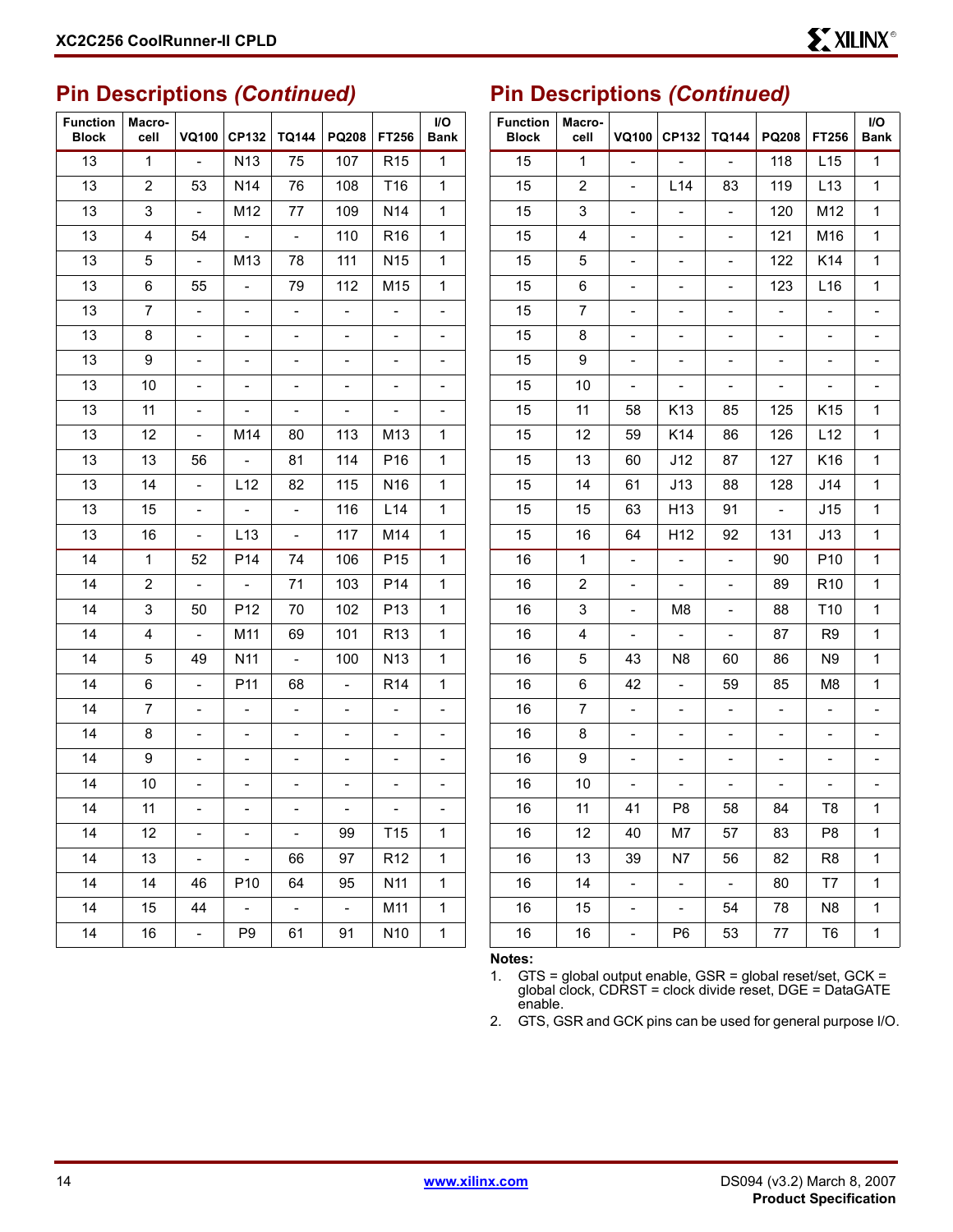#### **XC2C256 JTAG, Power/Ground, No Connect Pins and Total User I/O**

| <b>Pin Type</b>                             | <b>VQ100</b>                          | <b>CP132</b>                                                | <b>TQ144</b>                                        | <b>PQ208</b>                                                                   | <b>FT256</b>                                                                                                                              |
|---------------------------------------------|---------------------------------------|-------------------------------------------------------------|-----------------------------------------------------|--------------------------------------------------------------------------------|-------------------------------------------------------------------------------------------------------------------------------------------|
| <b>TCK</b>                                  | 48                                    | M10                                                         | 67                                                  | 98                                                                             | P <sub>12</sub>                                                                                                                           |
| <b>TDI</b>                                  | 45                                    | M <sub>9</sub>                                              | 63                                                  | 94                                                                             | R <sub>11</sub>                                                                                                                           |
| <b>TDO</b>                                  | 83                                    | B <sub>9</sub>                                              | 122                                                 | 176                                                                            | A10                                                                                                                                       |
| <b>TMS</b>                                  | 47                                    | N <sub>10</sub>                                             | 65                                                  | 96                                                                             | N <sub>12</sub>                                                                                                                           |
| V <sub>CCAUX</sub> (JTAG supply<br>voltage) | 5                                     | D <sub>3</sub>                                              | 8                                                   | 11                                                                             | F4                                                                                                                                        |
| Power internal $(V_{CC})$                   | 26, 57                                | P1, K12, A2                                                 | 1, 37, 84                                           | 1, 53, 124                                                                     | P3, K13, D12, D5                                                                                                                          |
| Power Bank 1 I/O (V <sub>CCIO1</sub> )      | 20, 38, 51                            | J3, P7,<br>G14, P13                                         | 27, 55, 73, 93                                      | 33, 59, 79, 92,<br>105, 132                                                    | J6, K6, L7, L8, J11,<br>K11, L10, L9                                                                                                      |
| Power Bank 2 I/O (V <sub>CCIO2</sub> )      | 88, 98                                | A14, C4, A7                                                 | 109, 127, 141                                       | 26, 133, 157,<br>172, 181, 204                                                 | F7, F8, G6, H6, F10,<br>F9, H11                                                                                                           |
| Ground                                      | 21, 25, 31,<br>62, 69, 75,<br>84, 100 | K2, N1, P4,<br>N9, N12,<br>J14, H14,<br>E14, B14,<br>A9, B3 | 29, 36, 47, 62,<br>72, 89, 90, 99,<br>108, 123, 144 | 13, 24, 42, 52,<br>68, 81, 93, 104,<br>129, 130, 141,<br>156, 177, 190,<br>207 | F11, F6, G10, G7, G8,<br>G9, H10, H7, H8, H9,<br>J10, J7, J8, J9, K10,<br>K7, K8, K9, L11, L6                                             |
| No connects                                 |                                       |                                                             |                                                     |                                                                                | A1, C2, E6, D1, E1, G2,<br>F1, G1, M4, T9, P9,<br>M9, M10, T11, T12,<br>T13, P11, T14, J16,<br>K12, D16, G12, C15,<br>D14, D6, C6, E7, C5 |
| Total user I/O                              | 80                                    | 106                                                         | 118                                                 | 173                                                                            | 184                                                                                                                                       |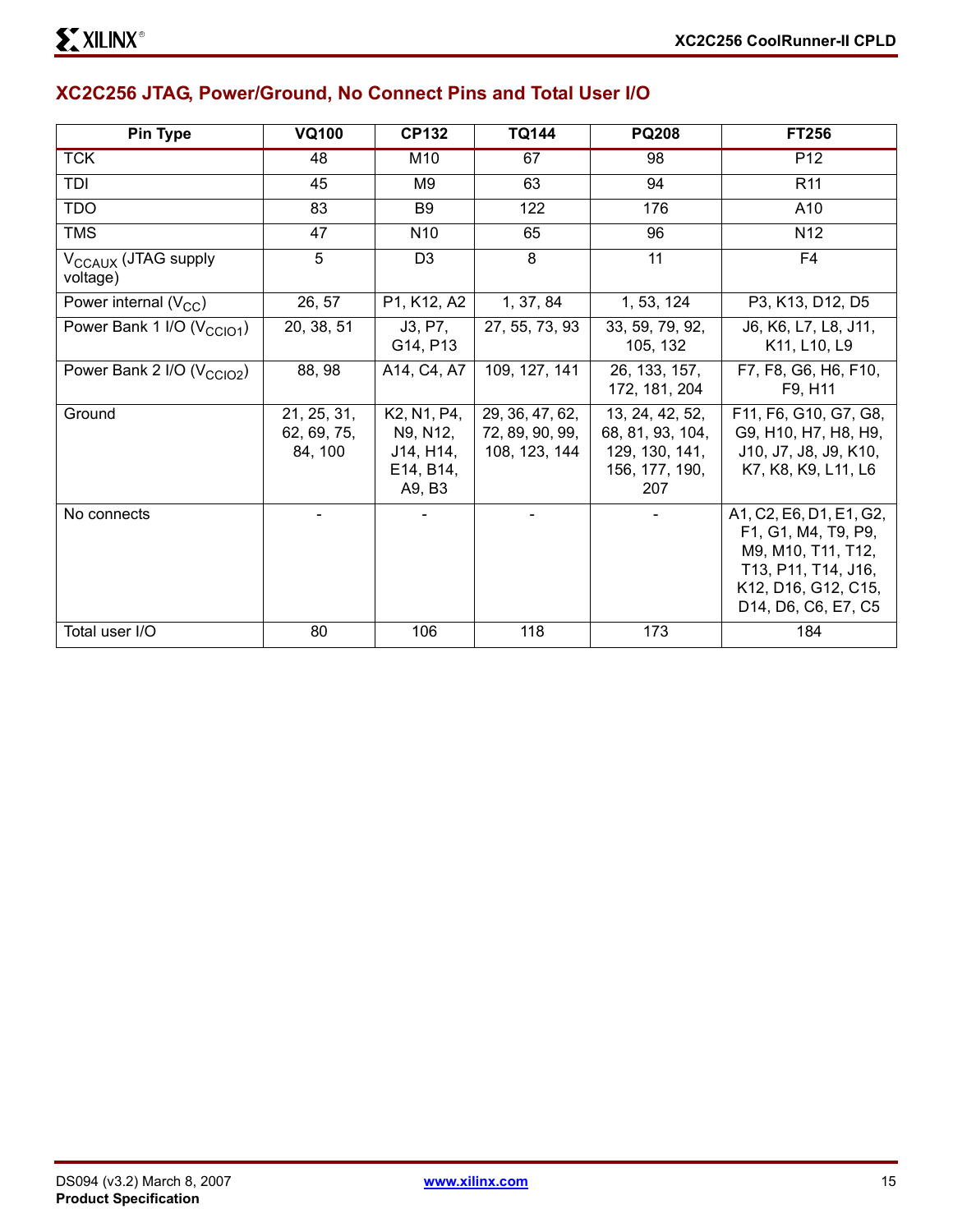### **Ordering Information**

|                    |                   |               |                      |                                      |                    |     | Commercia<br>I(C)     |
|--------------------|-------------------|---------------|----------------------|--------------------------------------|--------------------|-----|-----------------------|
|                    | <b>Pin/Ball</b>   | $\theta_{JA}$ | $\theta_{\text{JC}}$ |                                      | Package Body       |     | <b>Industrial</b>     |
| <b>Part Number</b> | <b>Spacing</b>    | (C/Watt)      | (C/Watt)             | Package Type                         | <b>Dimensions</b>  | I/O | $(I)^{(1)}$           |
| XC2C256-6VQ100C    | 0.5 <sub>mm</sub> | 43.1          | 10.9                 | Very Thin Quad Flat<br>Pack          | 14mm x 14mm        | 80  | $\overline{\text{c}}$ |
| XC2C256-7VQ100C    | 0.5 <sub>mm</sub> | 43.1          | 10.9                 | Very Thin Quad Flat<br>Pack          | 14mm x 14mm        | 80  | $\mathsf{C}$          |
| XC2C256-6CP132C    | 0.5 <sub>mm</sub> | 65.0          | 15.0                 | Chip Scale Package                   | 8mm x 8mm          | 106 | $\mathsf{C}$          |
| XC2C256-7CP132C    | 0.5 <sub>mm</sub> | 65.0          | 15.0                 | Chip Scale Package                   | 8mm x 8mm          | 106 | $\mathsf{C}$          |
| XC2C256-6TQ144C    | 0.5 <sub>mm</sub> | 37.2          | 7.2                  | Thin Quad Flat Pack                  | 20mm x 20mm        | 118 | $\mathsf C$           |
| XC2C256-7TQ144C    | 0.5 <sub>mm</sub> | 37.2          | 7.2                  | Thin Quad Flat Pack                  | 20mm x 20mm        | 118 | $\mathsf{C}$          |
| XC2C256-6PQ208C    | 0.5 <sub>mm</sub> | 36.9          | 9.7                  | Plastic Quad Flat<br>Pack            | 28mm x 28mm        | 173 | $\mathsf{C}$          |
| XC2C256-7PQ208C    | 0.5 <sub>mm</sub> | 36.9          | 9.7                  | Plastic Quad Flat<br>Pack            | 28mm x 28mm        | 173 | $\mathsf{C}$          |
| XC2C256-6FT256C    | 1.0 <sub>mm</sub> | 34.6          | 6.1                  | Fine Pitch Thin BGA                  | $17mm \times 17mm$ | 184 | $\mathsf{C}$          |
| XC2C256-7FT256C    | 1.0 <sub>mm</sub> | 34.6          | 6.1                  | Fine Pitch Thin BGA                  | 17mm x 17mm        | 184 | $\mathsf{C}$          |
| XC2C256-6VQG100C   | 0.5 <sub>mm</sub> | 43.1          | 10.9                 | Very Thin Quad Flat<br>Pack; Pb-free | 14mm x 14mm        | 80  | $\mathsf{C}$          |
| XC2C256-7VQG100C   | 0.5 <sub>mm</sub> | 43.1          | 10.9                 | Very Thin Quad Flat<br>Pack; Pb-free | 14mm x 14mm        | 80  | $\mathsf C$           |
| XC2C256-6CPG132C   | 0.5 <sub>mm</sub> | 65.0          | 15.0                 | Chip Scale Package;<br>Pb-free       | 8mm x 8mm          | 106 | $\mathsf{C}$          |
| XC2C256-7CPG132C   | 0.5 <sub>mm</sub> | 65.0          | 15.0                 | Chip Scale Package;<br>Pb-free       | 8mm x 8mm          | 106 | $\mathsf C$           |
| XC2C256-6TQG144C   | 0.5 <sub>mm</sub> | 37.2          | 7.2                  | Thin Quad Flat Pack;<br>Pb-free      | 20mm x 20mm        | 118 | $\mathsf{C}$          |
| XC2C256-7TQG144C   | 0.5 <sub>mm</sub> | 37.2          | 7.2                  | Thin Quad Flat Pack;<br>Pb-free      | 20mm x 20mm        | 118 | $\mathsf C$           |
| XC2C256-6PQG208C   | 0.5 <sub>mm</sub> | 36.9          | 9.7                  | Plastic Quad Flat<br>Pack; Pb-free   | 28mm x 28mm        | 173 | $\mathsf{C}$          |
| XC2C256-7PQG208C   | 0.5 <sub>mm</sub> | 36.9          | 9.7                  | Plastic Quad Flat<br>Pack; Pb-free   | 28mm x 28mm        | 173 | $\mathsf C$           |
| XC2C256-6FTG256C   | 1.0 <sub>mm</sub> | 34.6          | 6.1                  | Fine Pitch Thin BGA;<br>Pb-free      | 17mm x 17mm        | 184 | $\mathsf C$           |
| XC2C256-7FTG256C   | 1.0 <sub>mm</sub> | 34.6          | 6.1                  | Fine Pitch Thin BGA;<br>Pb-free      | 17mm x 17mm        | 184 | $\mathsf C$           |
| XC2C256-7VQ100I    | 0.5 <sub>mm</sub> | 43.1          | 10.9                 | Very Thin Quad Flat<br>Pack          | 14mm x 14mm        | 80  |                       |
| XC2C256-7CP132I    | 0.5 <sub>mm</sub> | 65.0          | 15.0                 | Chip Scale Package                   | 8mm x 8mm          | 106 |                       |
| XC2C256-7TQ144I    | 0.5 <sub>mm</sub> | 37.2          | 7.2                  | Thin Quad Flat Pack                  | 20mm x 20mm        | 118 |                       |
| XC2C256-7PQ208I    | 0.5 <sub>mm</sub> | 36.9          | 9.7                  | Plastic Quad Flat<br>Pack            | 28mm x 28mm        | 173 |                       |
| XC2C256-7FT256I    | 1.0mm             | 34.6          | 6.1                  | Fine Pitch Thin BGA                  | 17mm x 17mm        | 184 | $\mathbf{I}$          |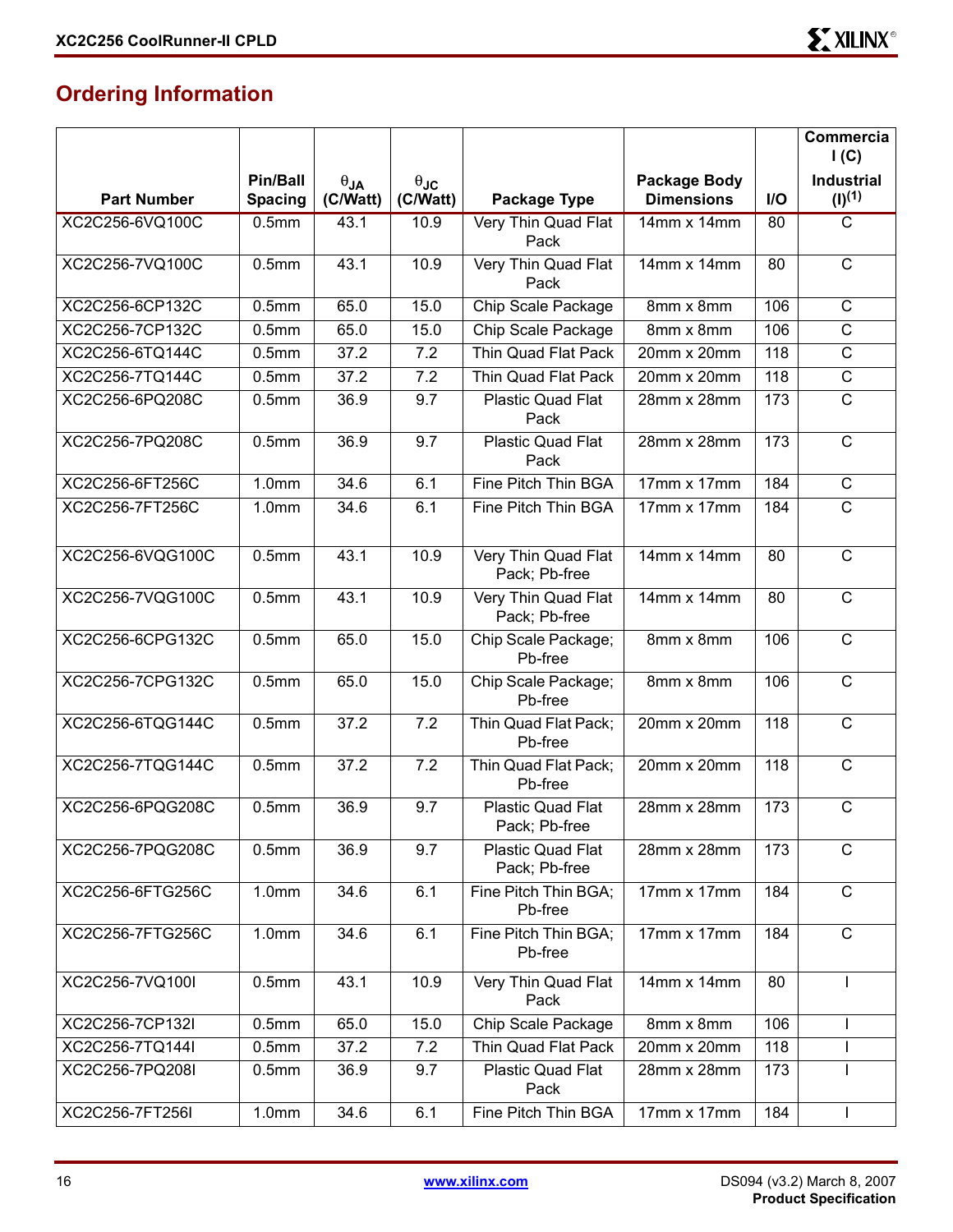|                    |                            |                         |                         |                                           |                                   |            | Commercia<br>I(C)                |
|--------------------|----------------------------|-------------------------|-------------------------|-------------------------------------------|-----------------------------------|------------|----------------------------------|
| <b>Part Number</b> | Pin/Ball<br><b>Spacing</b> | $\theta$ JA<br>(C/Watt) | $\theta$ JC<br>(C/Watt) | Package Type                              | Package Body<br><b>Dimensions</b> | <b>I/O</b> | <b>Industrial</b><br>$(1)^{(1)}$ |
| XC2C256-7VQG100I   | $0.5$ mm                   | 43.1                    | 10.9                    | Very Thin Quad Flat<br>Pack: Pb-free      | $14$ mm x $14$ mm                 | 80         |                                  |
| XC2C256-7CPG132I   | $0.5$ mm                   | 65.0                    | 15.0                    | Chip Scale Package;<br>Pb-free            | 8mm x 8mm                         | 106        |                                  |
| XC2C256-7TQG144I   | 0.5 <sub>mm</sub>          | 37.2                    | 7.2                     | Thin Quad Flat Pack;<br>Pb-free           | $20mm \times 20mm$                | 118        |                                  |
| XC2C256-7PQG208I   | 0.5 <sub>mm</sub>          | 36.9                    | 9.7                     | <b>Plastic Quad Flat</b><br>Pack; Pb-free | 28mm x 28mm                       | 173        |                                  |
| XC2C256-7FTG256I   | 1.0 <sub>mm</sub>          | 34.6                    | 6.1                     | Fine Pitch Thin BGA;<br>Pb-free           | $17mm \times 17mm$                | 184        |                                  |

#### **Notes:**

1. C = Commercial  $(T_A = 0^\circ \text{C}$  to +70°C); I = Industrial  $(T_A = -40^\circ \text{C}$  to +85°C).



#### **Device Part Marking**



*Figure 5:* **Sample Package with Part Marking**

**Note:** Due to the small size of chip scale packages, the complete ordering part number cannot be included on the package marking. Part marking on chip scale packages by line are:

- Line  $1 = X$  (Xilinx logo) then truncated part number
- Line  $2$  = Not related to device part number
- Line  $3$  = Not related to device part number
- 1. Line 4 = Package code, speed, operating temperature, three digits not related to device part number. Package codes: C5 = CP132, C6 = CPG132.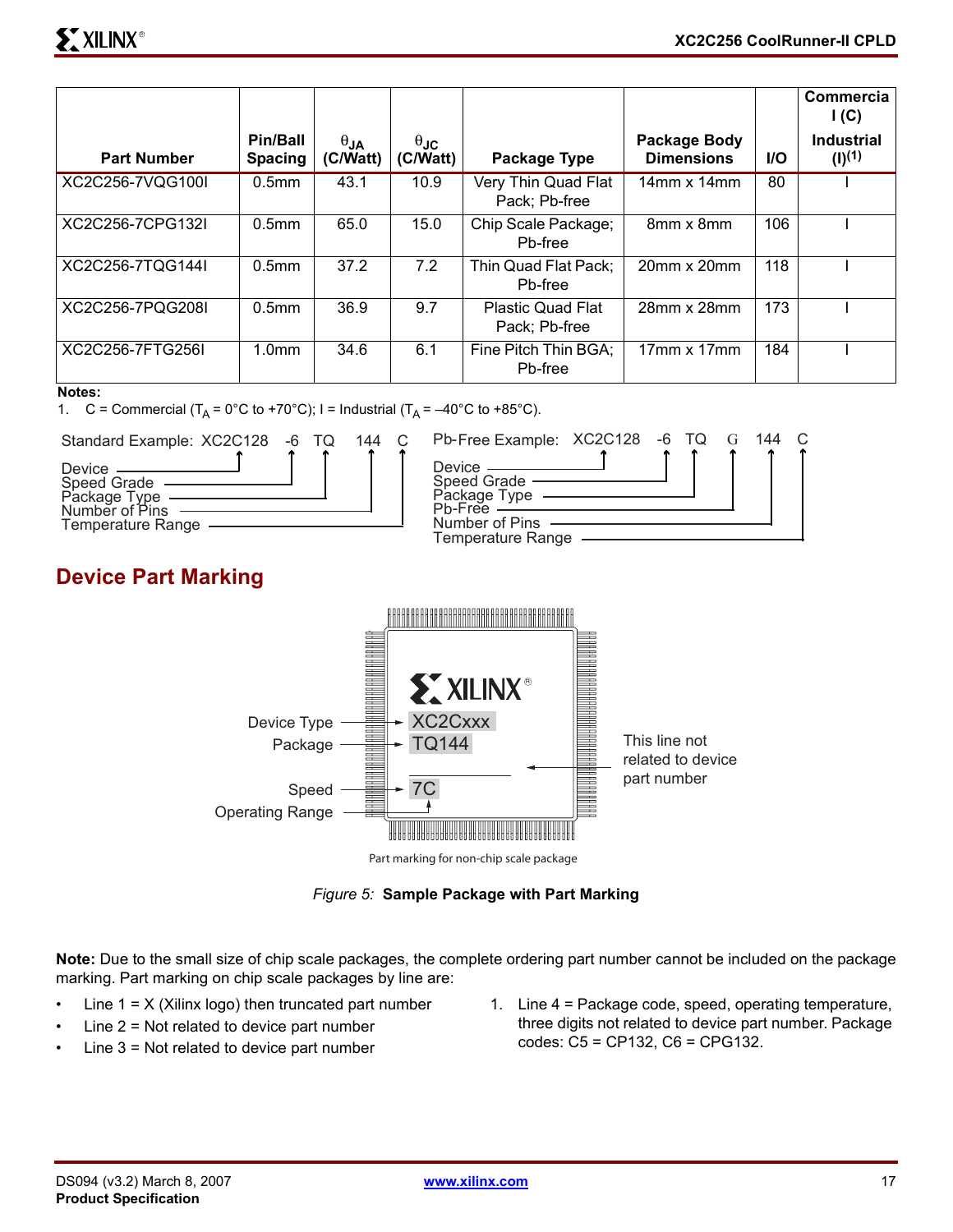

*Figure 6:* **VQ100 Very Thin Quad Flat Pack**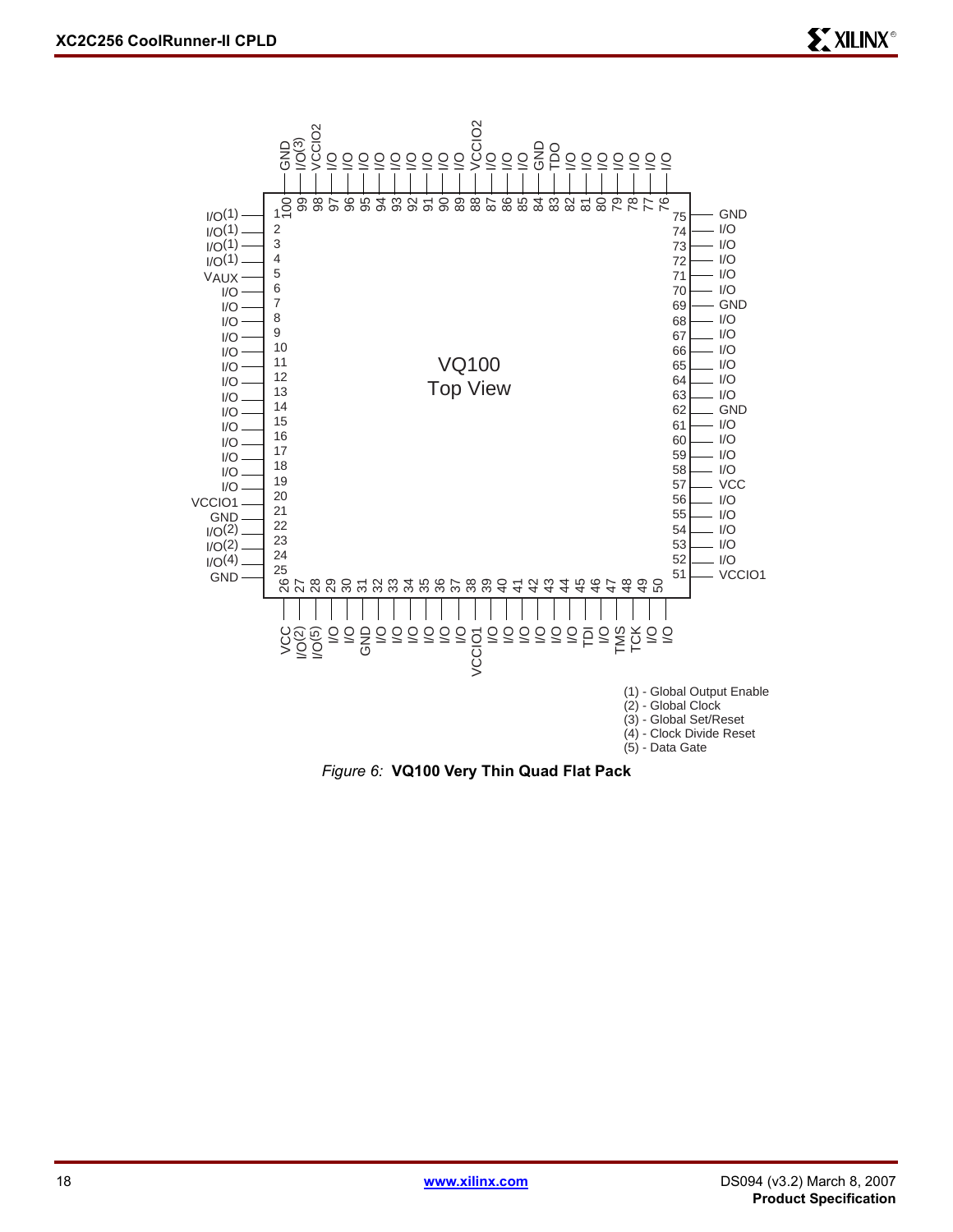|             | $\overline{\phantom{0}}$ | $\mathbf{\Omega}$ | က          | 4                  | LO  | ဖ   | ∼                  | $\infty$ | တ          | $\overline{C}$ | ↽<br>$\overline{\phantom{0}}$ | $\mathbf{\Omega}$<br>$\div$ | က<br>$\overline{\phantom{0}}$ | $\overline{4}$ |
|-------------|--------------------------|-------------------|------------|--------------------|-----|-----|--------------------|----------|------------|----------------|-------------------------------|-----------------------------|-------------------------------|----------------|
| P           | <b>VCC</b>               | I/O(5)            | I/O        | <b>GND</b>         | I/O | I/O | VCCIO1             | I/O      | I/O        | I/O            | I/O                           | I/O                         | VCCIO1                        | I/O            |
| N           | <b>GND</b>               | I/O(2)            | I/O        | I/O                | I/O | I/O | I/O                | I/O      | <b>GND</b> | <b>TMS</b>     | I/O                           | <b>GND</b>                  | I/O                           | I/O            |
| M           | I/O                      | I/O(4)            | I/O        | I/O                | I/O | I/O | I/O                | I/O      | TDI        | <b>TCK</b>     | I/O                           | I/O                         | I/O                           | I/O            |
|             | 1/O                      | I/O(2)            | I/O        |                    |     |     |                    |          |            |                |                               | I/O                         | I/O                           | I/O            |
| K           | I/O                      | <b>GND</b>        | I/O(2)     |                    |     |     |                    |          |            |                |                               | <b>VCC</b>                  | I/O                           | I/O            |
| J           | 1/O                      | I/O               | VCCIO1     |                    |     |     |                    |          |            |                |                               | I/O                         | I/O                           | <b>GND</b>     |
| H           | I/O                      | I/O               | I/O        |                    |     |     | CP132              |          |            |                |                               | I/O                         | I/O                           | <b>GND</b>     |
| G           | I/O                      | I/O               | I/O        |                    |     |     | <b>Bottom View</b> |          |            |                |                               | I/O                         | I/O                           | VCCIO1         |
| F           | I/O                      | I/O               | I/O        |                    |     |     |                    |          |            |                |                               | I/O                         | I/O                           | I/O            |
| Е           | I/O                      | I/O               | I/O        |                    |     |     |                    |          |            |                |                               | I/O                         | I/O                           | <b>GND</b>     |
| D           | I/O                      | I/O               | VAUX       |                    |     |     |                    |          |            |                |                               | I/O                         | I/O                           | I/O            |
| $\mathsf C$ | I/O                      | I/O(1)            | I/O(1)     | VCCIO <sub>2</sub> | 1/O | 1/O | I/O                | I/O      | I/O        | I/O            | 1/O                           | 1/O                         | I/O                           | I/O            |
| B           | I/O                      | I/O(1)            | <b>GND</b> | I/O                | I/O | I/O | I/O                | I/O      | <b>TDO</b> | I/O            | I/O                           | I/O                         | I/O                           | <b>GND</b>     |
| A           | I/O(1)                   | <b>VCC</b>        | I/O(3)     | I/O                | I/O | I/O | VCCIO <sub>2</sub> | I/O      | <b>GND</b> | I/O            | I/O                           | I/O                         | I/O                           | VCCIO2         |

(1) - Global Output Enable

(2) - Global Clock

(3) - Global Set/Reset

(4) - Clock Divide Reset (5) - DataGATE Enable

*Figure 7:* **CP132 Chip Scale Package**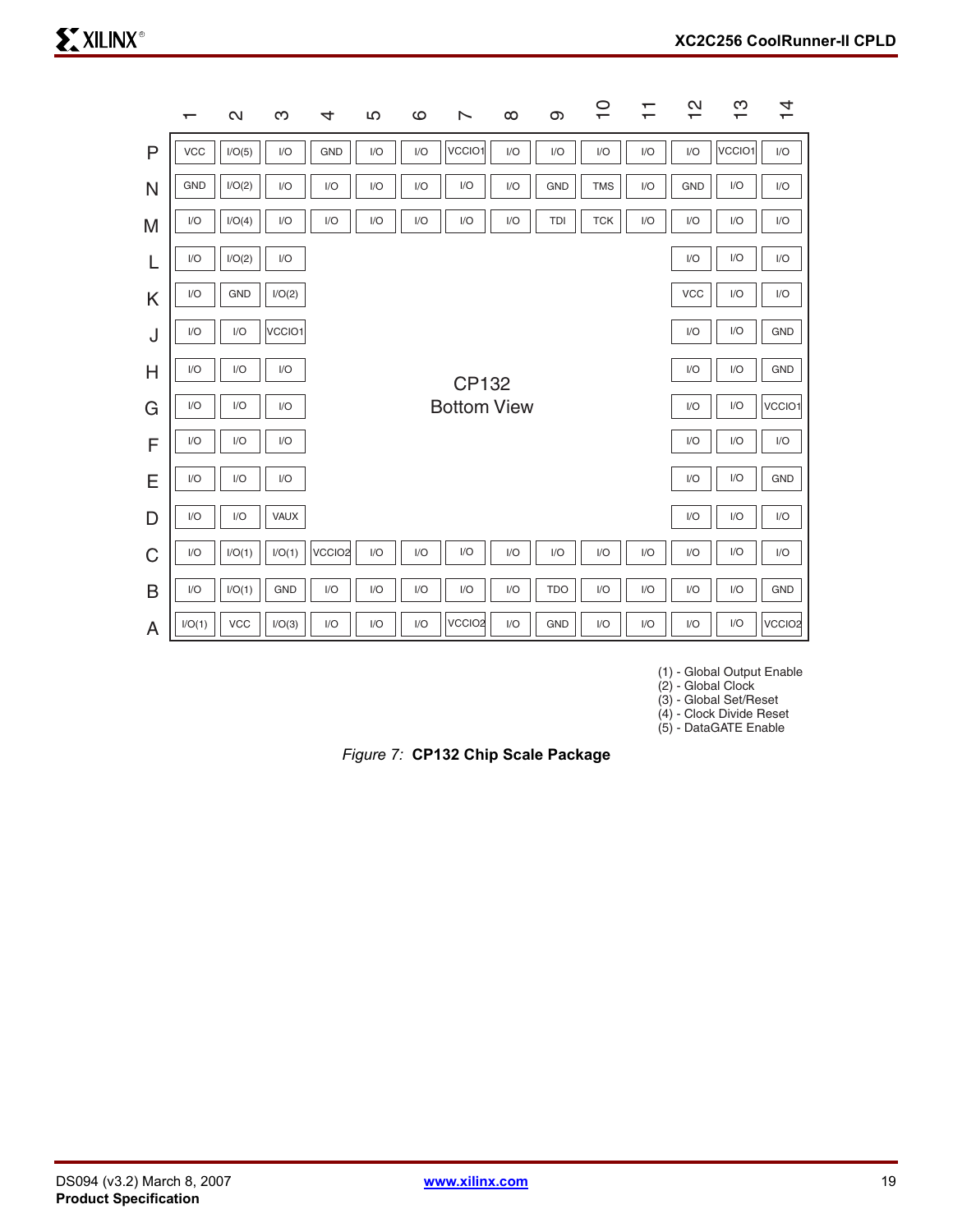

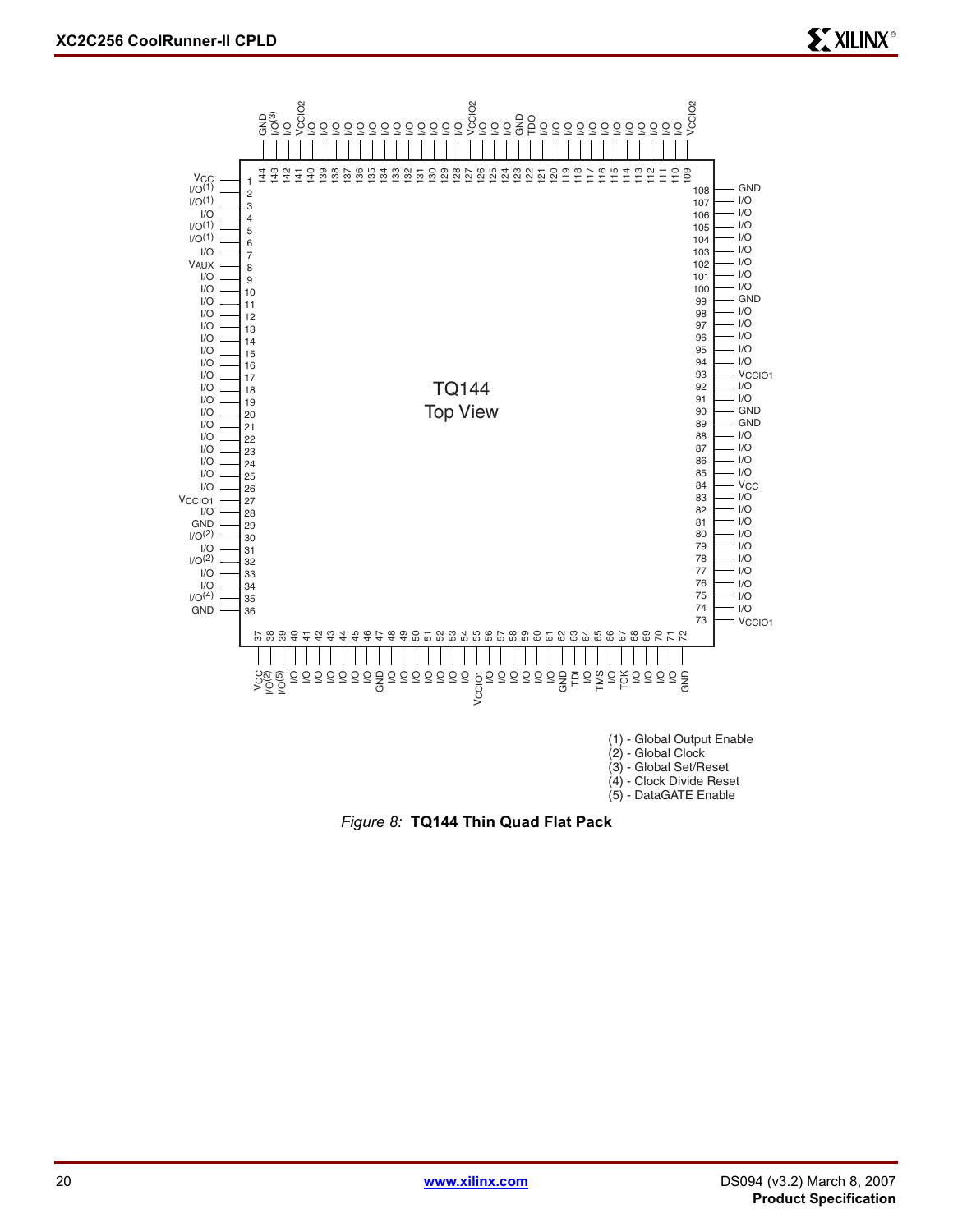# **EXILINX®**



*Figure 9:* **PQ208 Quad Flat Package**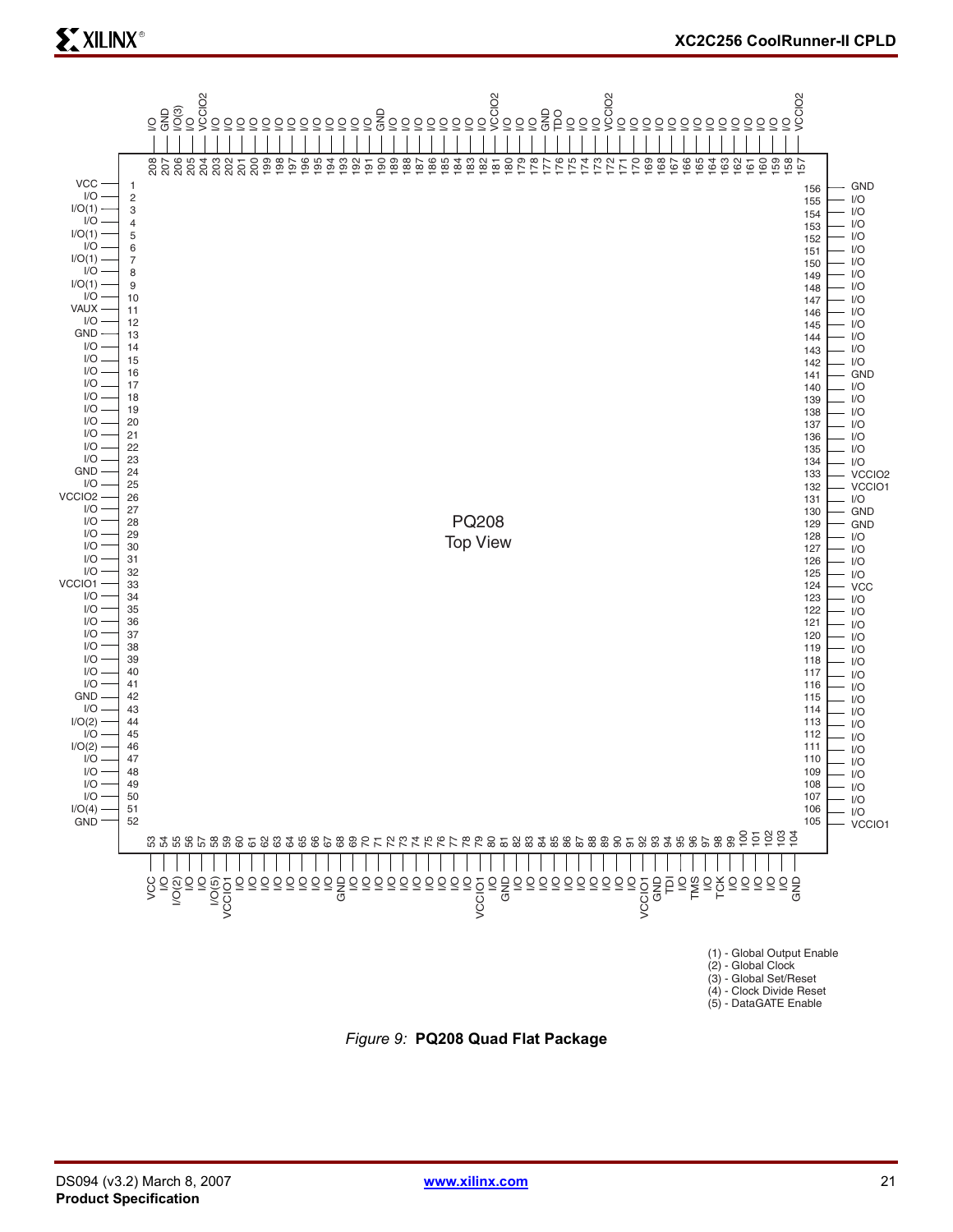|              | $\circ$<br>$\overline{\phantom{0}}$ | ပ<br>$\overline{\phantom{0}}$ | 4<br>$\overline{\phantom{0}}$ | က<br>ᅮ     | $\mathbf{\Omega}$<br>$\overline{\phantom{0}}$ | $\mathbf \tau$<br>$\overline{\phantom{0}}$ | $\frac{1}{1}$      | တ                       | $\infty$      | ∼                  | ဖ                  | LO         | 4         | ო          | $\mathbf{\Omega}$ | ᅮ         |
|--------------|-------------------------------------|-------------------------------|-------------------------------|------------|-----------------------------------------------|--------------------------------------------|--------------------|-------------------------|---------------|--------------------|--------------------|------------|-----------|------------|-------------------|-----------|
| A            | I/O                                 | I/O                           | I/O                           | I/O        | I/O                                           | I/O                                        | <b>TDO</b>         | I/O                     | I/O           | I/O                | I/O                | I/O        | I/O       | I/O        | I/O               | <b>NC</b> |
| B            | I/O                                 | I/O                           | I/O                           | I/O        | I/O                                           | I/O                                        | I/O                | $\mathsf{I}/\mathsf{O}$ | I/O           | I/O                | I/O                | I/O        | I/O       | I/O        | I/O               | I/O       |
| C            | I/O                                 | <b>NC</b>                     | I/O                           | I/O        | I/O                                           | I/O                                        | I/O                | I/O                     | I/O           | I/O                | NC                 | <b>NC</b>  | I/O(3)    | I/O        | <b>NC</b>         | I/O       |
| D            | <b>NC</b>                           | I/O                           | <b>NC</b>                     | 1/O        | VCC                                           | I/O                                        | I/O                | I/O                     | I/O           | I/O                | NC                 | <b>VCC</b> | I/O(1)    | I/O(1)     | I/O               | <b>NC</b> |
| Ε            | I/O                                 | I/O                           | I/O                           | I/O        | I/O                                           | I/O                                        | I/O                | I/O                     | I/O           | <b>NC</b>          | <b>NC</b>          | I/O(1)     | I/O       | I/O(1)     | I/O               | <b>NC</b> |
| F            | I/O                                 | I/O                           | I/O                           | 1/O        | I/O                                           | <b>GND</b>                                 | VCCIO <sub>2</sub> | VCCIO <sub>2</sub>      | <b>VCCIO2</b> | VCCIO <sub>2</sub> | <b>GND</b>         | I/O        | VAUX      | I/O        | I/O               | <b>NC</b> |
| G            | 1/O                                 | I/O                           | I/O                           | I/O        | <b>NC</b>                                     | I/O                                        | GND                | <b>GND</b>              | <b>GND</b>    | <b>GND</b>         | VCCIO <sub>2</sub> | I/O        | I/O       | 1/O        | <b>NC</b>         | <b>NC</b> |
| $\mathsf{H}$ | 1/O                                 | I/O                           | I/O                           | I/O        | I/O                                           | VCCIO <sub>2</sub>                         | <b>GND</b>         | <b>GND</b>              | <b>GND</b>    | GND                | VCCIO <sub>2</sub> | I/O        | I/O       | I/O        | I/O               | I/O       |
| J            | <b>NC</b>                           | I/O                           | I/O                           | I/O        | I/O                                           | VCCIO1                                     | GND                | <b>GND</b>              | <b>GND</b>    | <b>GND</b>         | VCCIO1             | I/O        | I/O       | I/O        | I/O               | I/O       |
| Κ            | I/O                                 | I/O                           | I/O                           | <b>VCC</b> | <b>NC</b>                                     | VCCIO1                                     | <b>GND</b>         | <b>GND</b>              | <b>GND</b>    | GND                | VCCIO1             | I/O        | I/O       | I/O        | I/O               | I/O       |
|              | 1/O                                 | I/O                           | I/O                           | I/O        | I/O                                           | <b>GND</b>                                 | VCCIO1             | <b>VCCIO</b>            | VCCIO1        | VCCIO1             | GND                | I/O        | I/O       | I/O        | I/O               | I/O       |
| M            | I/O                                 | I/O                           | I/O                           | I/O        | I/O                                           | I/O                                        | <b>NC</b>          | <b>NC</b>               | I/O           | I/O                | I/O                | I/O        | <b>NC</b> | I/O(2)     | I/O(2)            | 1/O       |
| N            | I/O                                 | I/O                           | I/O                           | I/O        | <b>TMS</b>                                    | I/O                                        | I/O                | I/O                     | I/O           | I/O                | I/O                | I/O        | I/O       | I/O        | I/O               | I/O       |
| P            | I/O                                 | I/O                           | I/O                           | I/O        | <b>TCK</b>                                    | <b>NC</b>                                  | I/O                | <b>NC</b>               | I/O           | I/O                | I/O                | I/O(2)     | I/O       | <b>VCC</b> | I/O(4)            | I/O       |
| R            | I/O                                 | I/O                           | I/O                           | I/O        | I/O                                           | TDI                                        | I/O                | I/O                     | I/O           | I/O                | I/O                | I/O        | I/O       | I/O        | 1/O               | I/O       |
| Τ            | I/O                                 | I/O                           | <b>NC</b>                     | <b>NC</b>  | <b>NC</b>                                     | <b>NC</b>                                  | I/O                | <b>NC</b>               | I/O           | I/O                | I/O                | I/O        | I/O       | I/O        | I/O(5)            | 1/O       |
|              |                                     |                               |                               |            |                                               |                                            |                    |                         |               |                    |                    |            |           |            |                   |           |

FT256 Bottom View

(1) - Global Output Enable

(2) - Global Clock (3) - Global Set/Reset

(4) - Clock Divide Reset

(5) - DataGATE Enable



#### **Warranty Disclaimer**

THESE PRODUCTS ARE SUBJECT TO THE TERMS OF THE XILINX LIMITED WARRANTY WHICH CAN BE VIEWED AT **<http://www.xilinx.com/warranty.htm>**. THIS LIMITED WARRANTY DOES NOT EXTEND TO ANY USE OF THE PRODUCTS IN AN APPLICATION OR ENVIRONMENT THAT IS NOT WITHIN THE SPECIFICATIONS STATED ON THE THEN-CURRENT XILINX DATA SHEET FOR THE PRODUCTS. PRODUCTS ARE NOT DESIGNED TO BE FAIL-SAFE AND ARE NOT WARRANTED FOR USE IN APPLICATIONS THAT POSE A RISK OF PHYSICAL HARM OR LOSS OF LIFE. USE OF PRODUCTS IN SUCH APPLICATIONS IS FULLY AT THE RISK OF CUSTOMER SUBJECT TO APPLICABLE LAWS AND REGULATIONS.